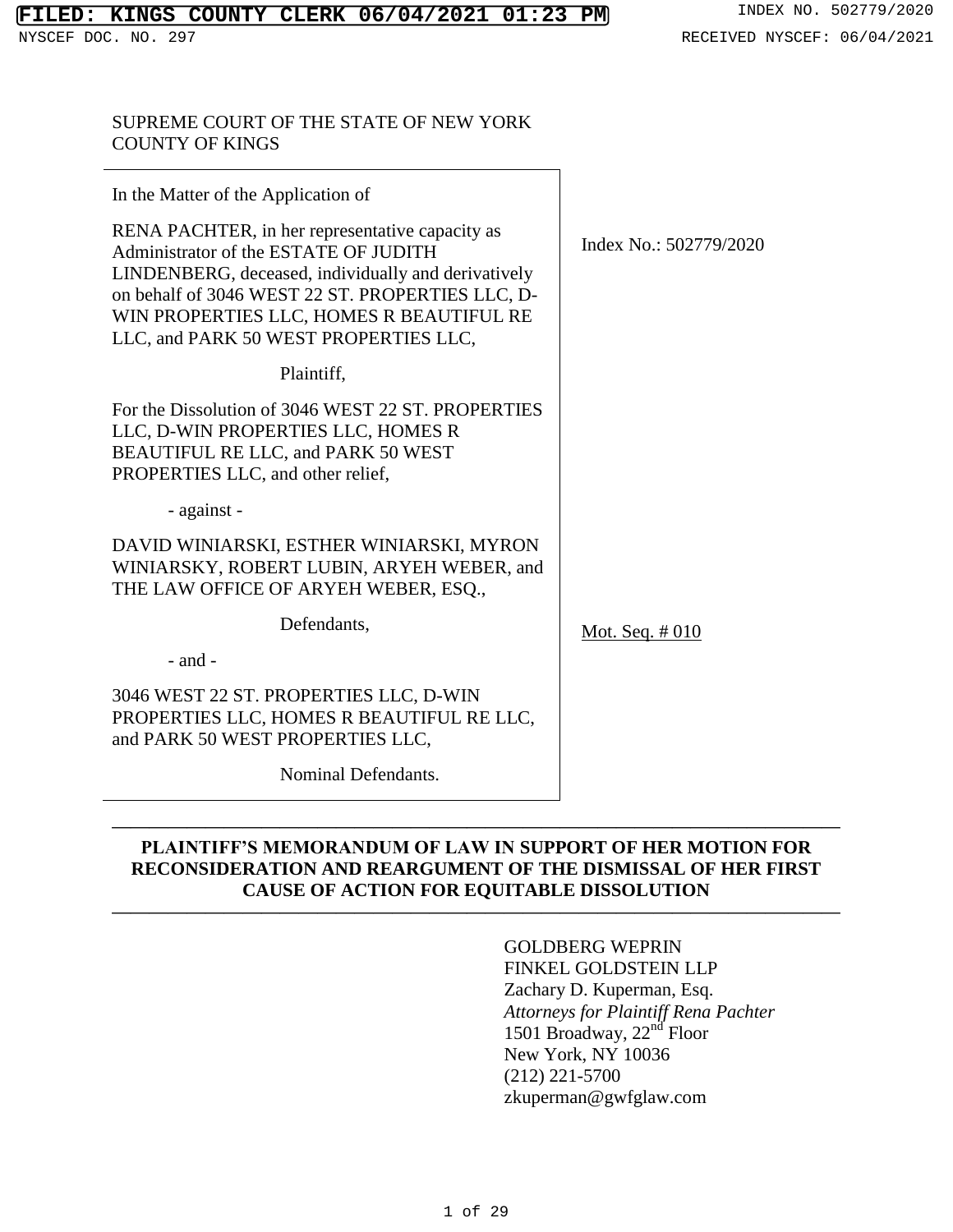Plaintiff, Rena Pachter ("Plaintiff"), in her representative capacity as Administrator of the Estate of Judith Lindenberg ("Estate"), deceased, individually and derivatively on behalf of 3046 West 22 ST. Properties LLC, D-Win Properties LLC, Homes R Beautiful RE LLC, and Park 50 West Properties LLC (collectively, the "Companies"), by and through her attorneys, Goldberg Weprin Finkel Goldstein LLP, respectfully submits this Memorandum of Law in support of her motion pursuant to CPLR 2221 for reconsideration and/or reargument of this Court's Decision and Order dated May 5, 2021 [\(Doc. No. 284\)](https://iapps.courts.state.ny.us/nyscef/ViewDocument?docIndex=3pxsoEgaOA16qbvxtsPHwA==) to the extent said Decision and Order granted the request by Defendants, David Winiarski, Esther Winiarski, Myron Winiarsky (collectively, "Defendants"), to dismiss, pursuant to CPLR 3211, Plaintiff's First Cause of Action (Equitable Dissolution) as asserted in Plaintiff's Verified Amended, Consolidated, and Converted Complaint ("Amended Complaint") and for such other and further relief as this Court deems just and proper. As explained herein, reconsideration should be granted, and upon reconsideration, Plaintiff's equitable dissolution claim should be reinstated.

#### **PRELIMINARY STATEMENT**

By Decision and Order dated October 13, 2020 (the "October 13 Order") [\(Doc. No. 147\)](https://iapps.courts.state.ny.us/nyscef/ViewDocument?docIndex=t/JkNz1skqXwfS8Mufu0SQ==), this Court denied Defendant's initial CPLR 3211 motion by ruling that Plaintiff's First Cause of Action for equitable dissolution of the Companies was cognizable and sufficiently pled. When Defendants again sought CPLR 3211 dismissal of this same equitable dissolution claim unchanged in Plaintiff's Amended Complaint—the Court this time dismissed the equitable dissolution claim by Decision and Order dated May 5, 2021 [\(Doc. No. 284\)](https://iapps.courts.state.ny.us/nyscef/ViewDocument?docIndex=3pxsoEgaOA16qbvxtsPHwA==).

Plaintiff maintains that her equitable dissolution claim is legally cognizable and duly pled, and that the October 13 Order was correct insofar as it upheld the sufficiency of that claim.

Nevertheless, Plaintiff recognizes that the novelty and complexity of issues here will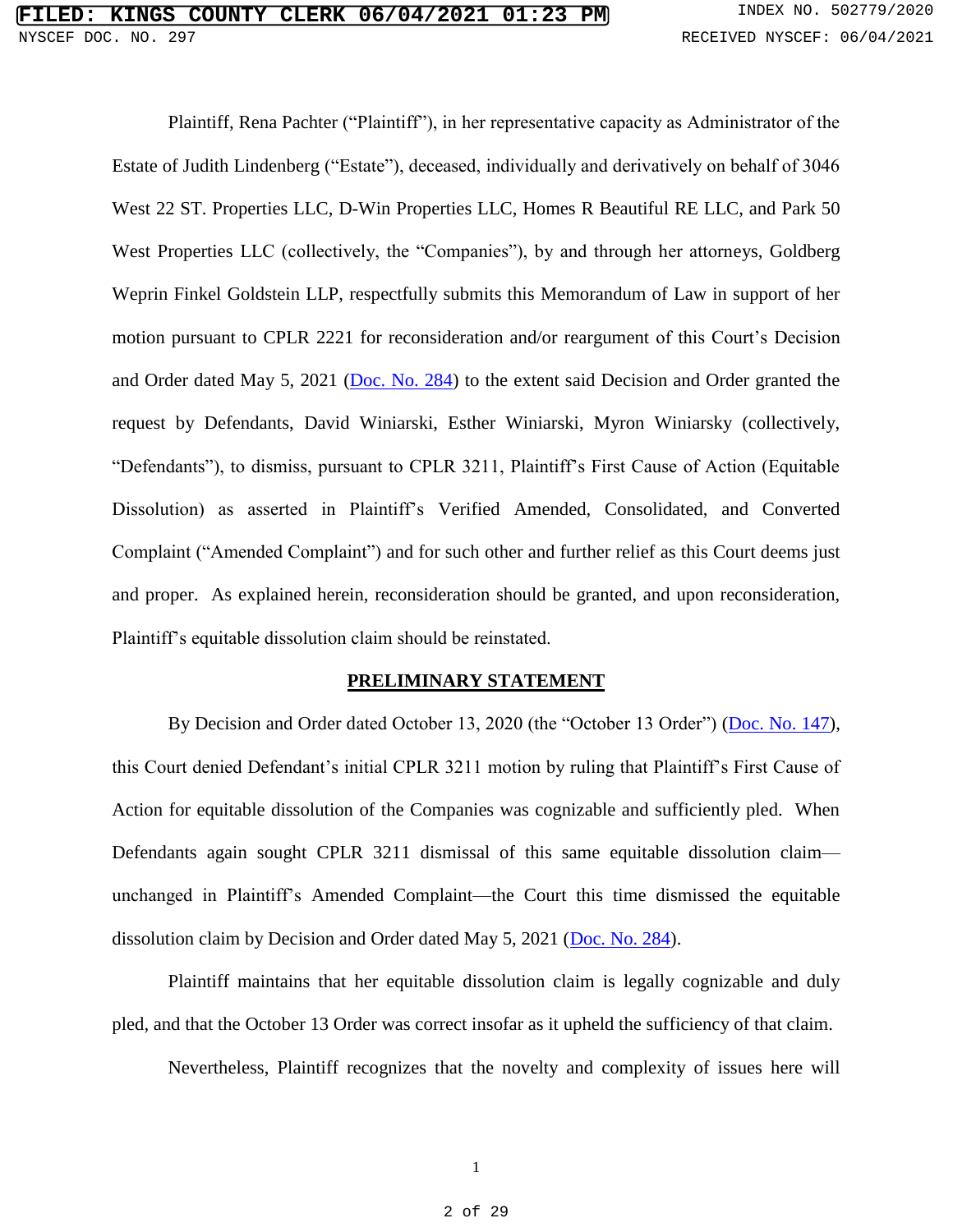almost certainly necessitate appellate review. And, in this regard, Plaintiff is confident that the law supports the viability of equitable dissolution and that her claim will be sustained. Plaintiff thus asserts that, rather than await the appellate endorsement of equitable dissolution—in which case the parties would have to repeat discovery and trial—the best course of action would be to reinstate the claim and allow discovery and trial to go forward in the meantime on all issues asserted in the Amended Complaint.

As explained below, for procedural and substantive reasons, the Court should adhere to its original determination and reinstate Plaintiff's equitable dissolution cause of action.

#### **I. RECONSIDERATION IS WARRANTED AND SHOULD BE GRANTED**

A motion for reconsideration and/or reargument under CPLR 2221 requires the movant to demonstrate that "the court misapprehended or misapplied the relevant law or facts" in reaching a prior determination. *See Priv. Cap. Grp., LLC v. Llobell,* 189 A.D.3d 1483, 1484 (2d Dep't 2020); *Coke-Holmes v. Holsey Holdings, LLC,* 189 A.D.3d 1162, 1164 (2d Dep't 2020). As explained below, this standard is met. The Court should grant reargument, and upon reargument, should uphold Plaintiff's equitable dissolution claim. Short of that, Plaintiff respectfully requests that reconsideration be granted to allow a clean record for bringing these issues up for review.

#### **II. STANDARD UNDER CPLR 3211**

The pleading standard under CPLR 3211 is settled. The Court, accepting the facts pled as true, must "determine only whether the facts as alleged fit within any cognizable legal theory." *Doe v. Bloomberg, L.P*., 36 N.Y.3d 450, 471 (2021). If the facts alleged "together manifest any cause of action cognizable at law a motion for dismissal will fail." *Id*. Here, the Amended Complaint pleads facts stating a claim for equitable dissolution, which is a theory of relief cognizable under New York law. Accordingly, the claim should be sustained.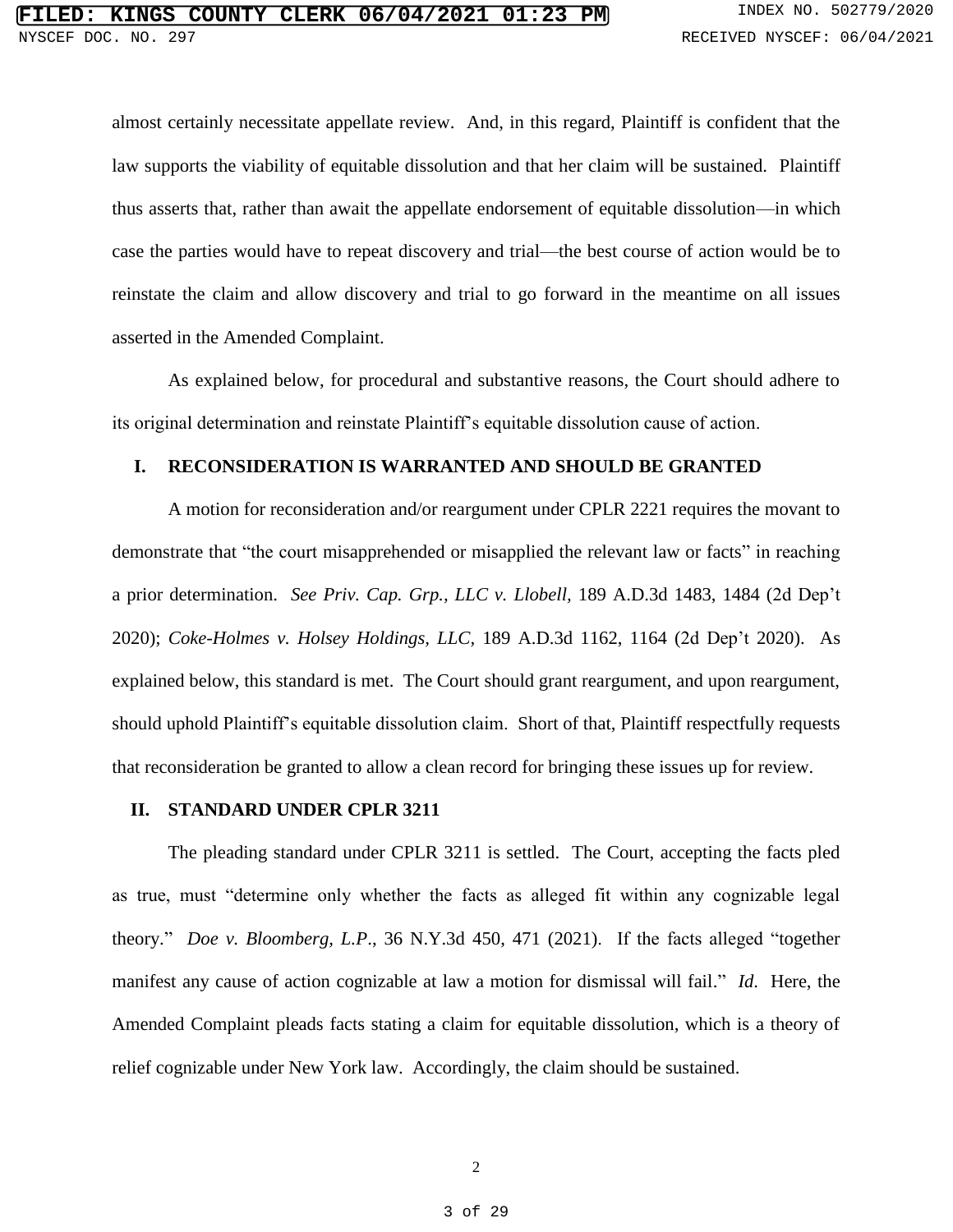## **III. EQUITABLE DISSOLUTION IS DULY PLED BECAUSE OF DEFENDANTS' EGREGIOUS MALFEASANCE**

#### **a. Overview**

Equitable dissolution is a well-established and widely-applied basis for dissolution of corporate entities which is amply applicable to Defendants' misconduct under the extreme facts of this case. This doctrine applies to LLCs because it has not been eliminated by the LLC Law nor by agreement of the parties.

### **b. Equitable Dissolution is Amply Pled**

Equitable dissolution, also known as common law dissolution, is a well-settled doctrine entitling members of LLCs to dissolution when the LLC's management has engaged in certain "egregious conduct" towards the LLC or other members. *See Lemle v. Lemle*, 92 A.D.3d 494, 500 (1st Dep't 2012).

Courts have recognized three categories of conduct as warranting equitable dissolution, all of which are applicable here. First, equitable dissolution is warranted where management has engaged in looting or other wrongful self-enrichment. *See Leibert v. Clapp*, 13 N.Y.2d 313 (1963) (looting); *Ferolito v. Vultaggio*, 99 A.D.3d 19 (1st Dep't 2012) (looting); *Lemle*, *supra*, 92 A.D.3d 494 (payment of excessive compensation, reimbursement for personal expenses, and cancellation of personal debts); *Matter of Davis*, 174 A.D.2d 449 (1st Dep't 1991) ("dissipation" of corporate assets).

Second, equitable dissolution is warranted when the managers or directors of an entity are continuing the entity for the sole benefit of those in control, for example, by engaging in oppression or freezing out of minority shareholders. *See Leibert*, *supra*, 13 N.Y.2d 313; *Gjuraj v. Uplift Elevator Corp*., 110 A.D.3d 540 (1st Dep't 2013) (freeze out); *Ferolito*, *supra*, 99 A.D.3d 19 (minority oppression); *Leight v. 551 Fifth Ave., Inc*., 18 A.D.2d 982, 982 (1st Dep't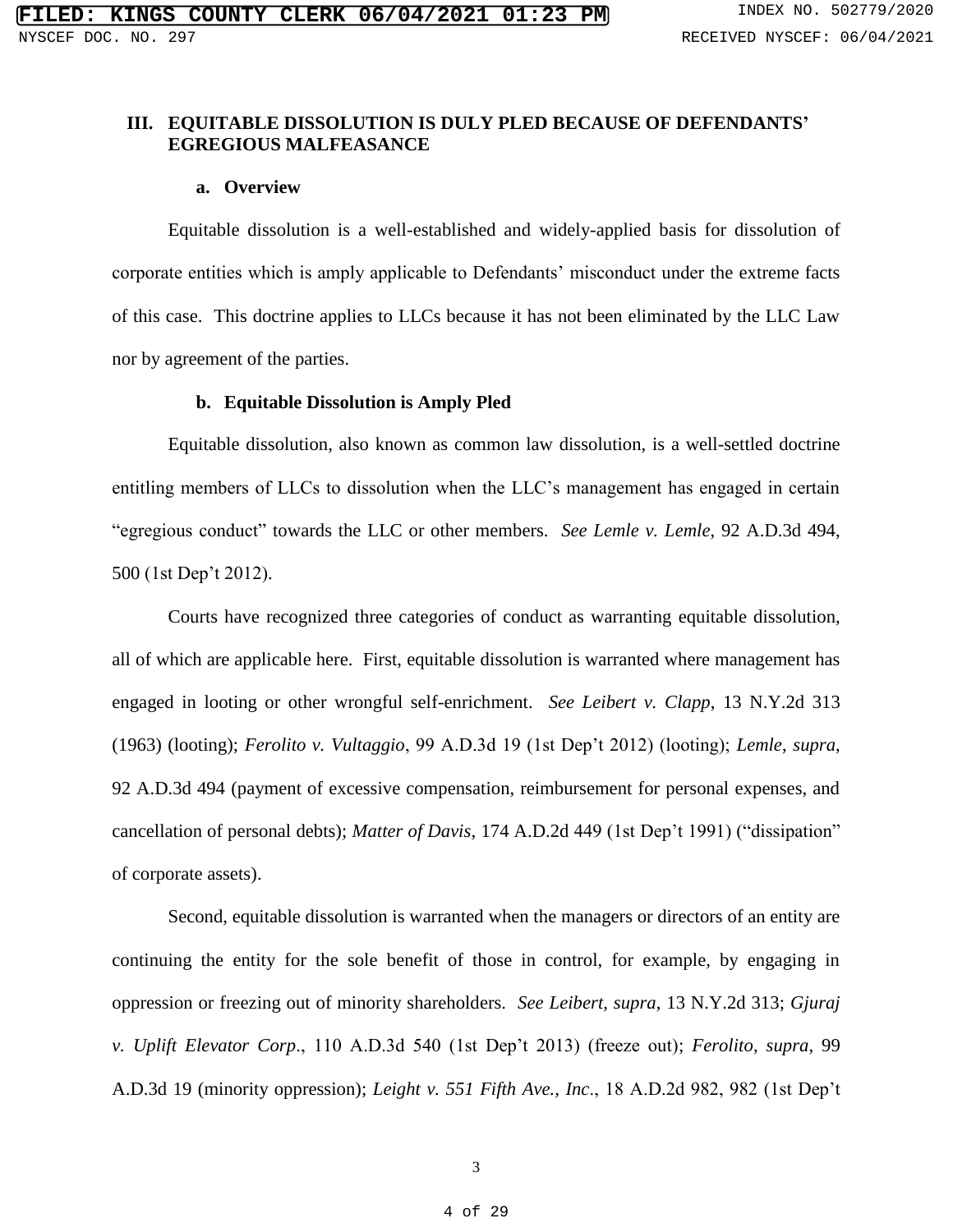1963) ("managing and controlling stockholders are exploiting the corporation for their private benefit"); *Gaines v. Adler*, 15 A.D.2d 743, 743 (1st Dep't 1962) (corporation was "being exploited exclusively for the private benefit of its managing and controlling stockholders").

Third, equitable dissolution will be granted in cases of other egregious misconduct violative of management's fiduciary duties. *See Lemle*, *supra*, 92 A.D.3d at 500 ("egregious conduct"); *Yu v. Yu*, Index No. 656611/2016, 2018 WL 3928392, \*4-5 (Sup Ct. N.Y. Co. Aug. 16, 2018); *Cortes v. 3A N. Park Ave Rest Corp*., 46 Misc. 3d 670, 699 (Sup. Ct. Kings Co. 2014) (*quoting Matter of Kemp & Beatley, Inc.*, 64 N.Y.2d 63 (1984)).

The twin aims of common law dissolution are conduct-regulation and compensation. Conduct-regulation is a punitive rationale directed at "curing the misconduct" and "preventing further misuse" by errant fiduciaries. *Leibert*, *supra*, 13 N.Y.2d at 315–16; *Lewis v. Jones*, 107 A.D.2d 931, 932 (3d Dep't 1985). The compensatory rational is directed at realizing the economic expectations of aggrieved shareholders. *See Leibert*, *supra*, 13 N.Y.2d at 315–16 (curing directors' misconduct is insufficient without also addressing compensatory inequity); Lewis, supra, 107 A.D.2d at 932 ("remedy which will assure the recovery of his personal investment in defendant corporations").

Courts have applied equitable dissolution as necessary to ensure that the strictures of statutory dissolution and the inadequacies of the derivative action do not leave a shareholder "without an adequate remedy" to obtaining the economic expectations of its shares—"a circumstance abhorrent to the common law." *Lewis*, *supa*, 107 A.D.2d 931; *see also Leibert*, *supra*, 13 N.Y.2d at 317 ("it would be inadequate and, therefore, inappropriate to remit the minority shareholders to the exclusive remedy of a derivative suit.").

Here, Defendants have engaged in egregious conduct unfairly devaluing the Estate's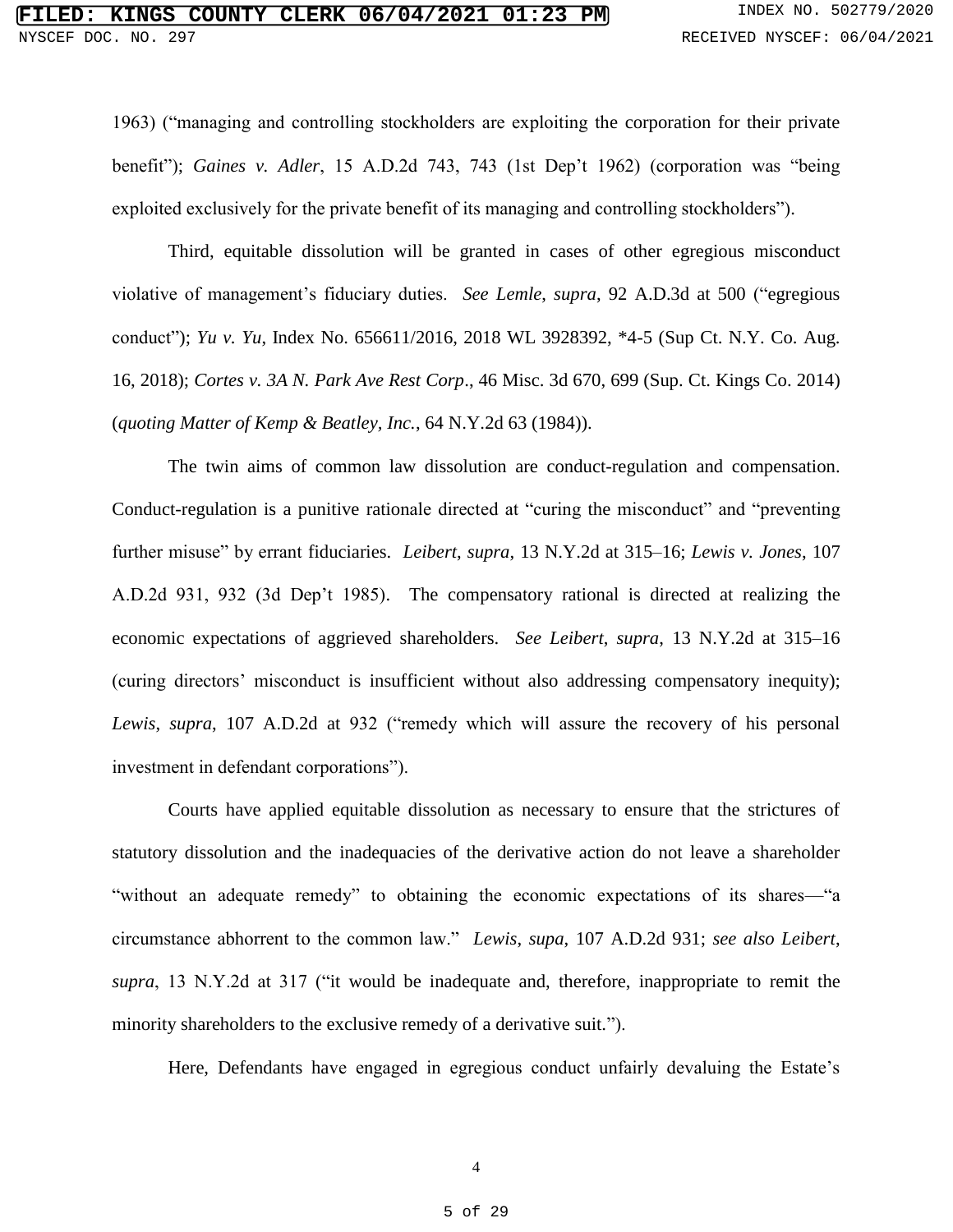membership in the Companies. Dissolution is warranted both to ensure the Estate is not deprived of the economic expectations of its membership and to redress Defendants' misbehavior.

## **c. Defendants' Looting, Misconduct, and Oppression Warrant Dissolution**

#### i. Looting

Management's campaign of systemic embezzlement provides the archetypal situation warranting common law dissolution. *See Leibert*, *supra*, 13 N.Y.2d 313; *Ferolito*, *supra*, 99 A.D.3d 19; *Lemle*, *supra*, 92 A.D.3d 494; *Cortes*, *supra*, 46 Misc. 3d at 699-700. Defendants looted the Companies out of over \$1 million and transferred nearly \$5 million to their benefit in the form of undocumented interest-free "loans." The remedy for Defendants' misappropriation is dissolution.

## ii. Oppression and Freeze-Out

Oppression and freeze out are clearly pled. Defendants have usurped management, excluded the Estate from involvement in the Companies' affairs, failed to notify the Estate of any meetings or votes of members, denied the Estate access to the books and records of the Companies, and refused to provide an accounting of the Companies' income and expenditures. *See* LLCL §§ 402 (voting rights), 403 (meetings of members), 405 (notice of meetings), 1102(b) (access to records); *Mullin v. WL Ross & Co. LLC*, 173 A.D.3d 520, 522 (1st Dep't 2019) (accounting). Furthermore, Defendants have engaged in harassing, extortionate, and vexatious conduct in order to oust the Estate and pressure the Estate to compromise its rights. All of these acts constitute freezing out sufficient to warrant dissolution. *See Gjuraj v. Uplift Elevator Corp*., 110 A.D.3d 540, 540 (1st Dep't 2013); *Matter of Piazza v. Gioia*, Index No. 5786/2015, 2016 WL 4000625, \*10-11 (Sup. Ct. Kings Co. Jul. 26, 2016). Further, Defendants have completely excluded the Estate from participation in the Companies' profit-sharing—while continuing to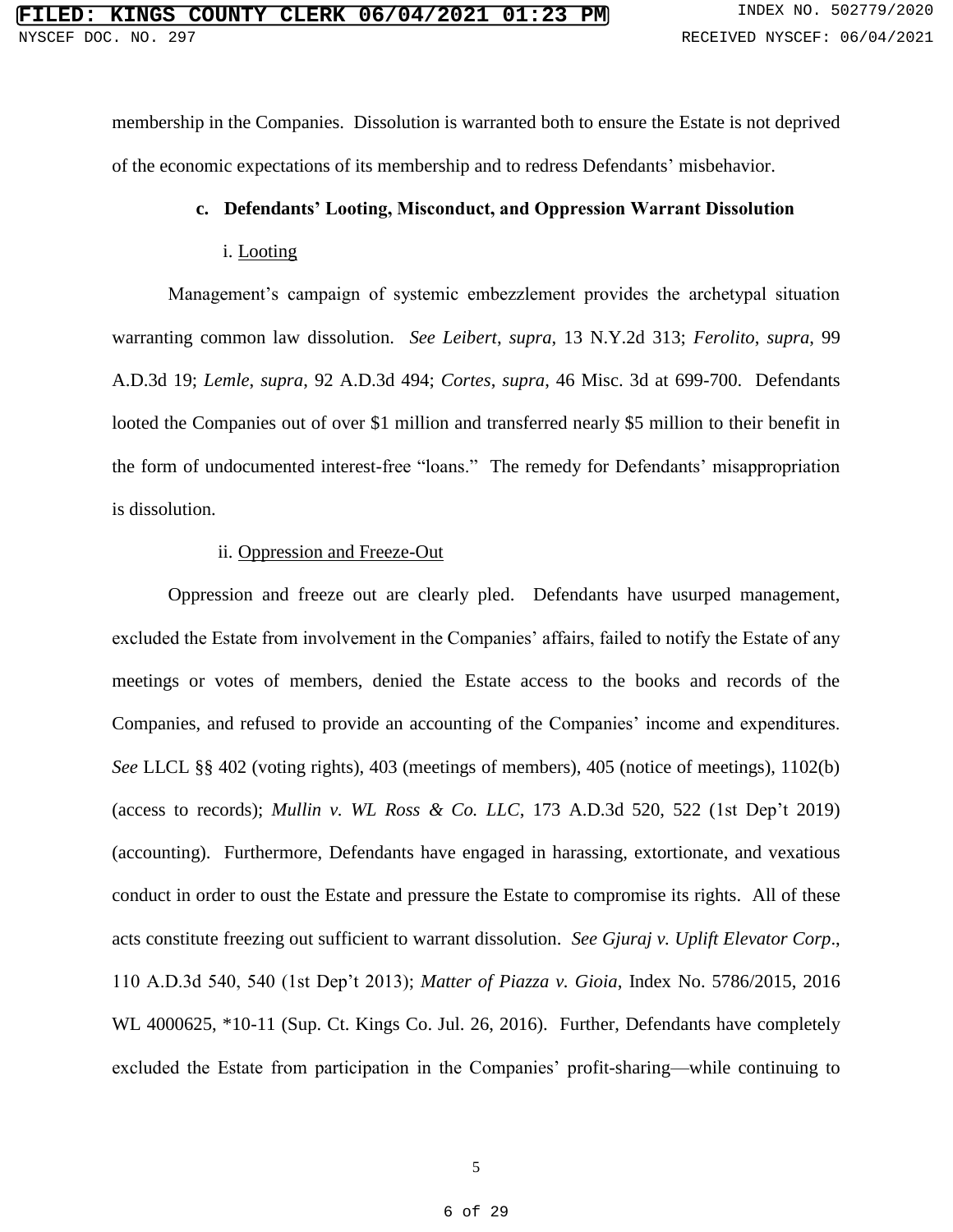reap benefits from the Companies for themselves. Nonpayment of distributions also warrants dissolution. *See Gjuraj*, *supra*, 110 A.D.3d at 540; *Ferolito*, *supra*, 99 A.D.3d at 23.

All of Defendants' actions constitute oppression and total exclusion of the Estate from the Companies. Because Defendants are continuing the Companies "solely for their own benefit," *Leibert*, *supra*, 13 N.Y.2d at 316, equitable dissolution is warranted.

#### iii. Gross Misconduct

Dissolution is warranted where the managers of an entity "have so palpably breached the fiduciary duty they owe to the minority shareholders that they are disqualified" from conducting business in the corporate form. *See Leibert*, *supra*, 13 N.Y.2d at 317. Equitable dissolution is then justified because equity "should act to fill the decisional vacuum created by this disqualification" of the offending directors. *Id*.; *see also Dow v. Beals*, 149 Misc. 631, 632 (Sup. Ct. N.Y. Co. 1933).

Defendants have engaged in egregious misconduct towards the Estate and the Companies thereby disqualifying them from serving as fiduciaries and thus warranting equitable dissolution. *See May v. Flowers*, 106 A.D.2d 873 (4th Dep't 1984); *Kroger v. Jaburg*, 231 A.D. 641 (1st Dep't 1931) (citing acts and threats "directly injurious" to shareholder); *Cortes*, *supra*, 46 Misc. 3d at 699 (violations of fiduciary duty); *Dow*, *supra*, 149 Misc. at 632 (violation of "every canon of fair play toward a partner").

Defendants lied to the Estate about the Estate's percent membership interest in the Companies. Defendants refused to provide the Estate an accounting or access to the Companies' books. Defendants even provided false and falsified documents to the Estate, and spoliated the Companies' records. Finally, Defendants have injured the Estate though harassing and extortionate conduct. This behavior, as a whole, constitutes "egregious" misconduct warranting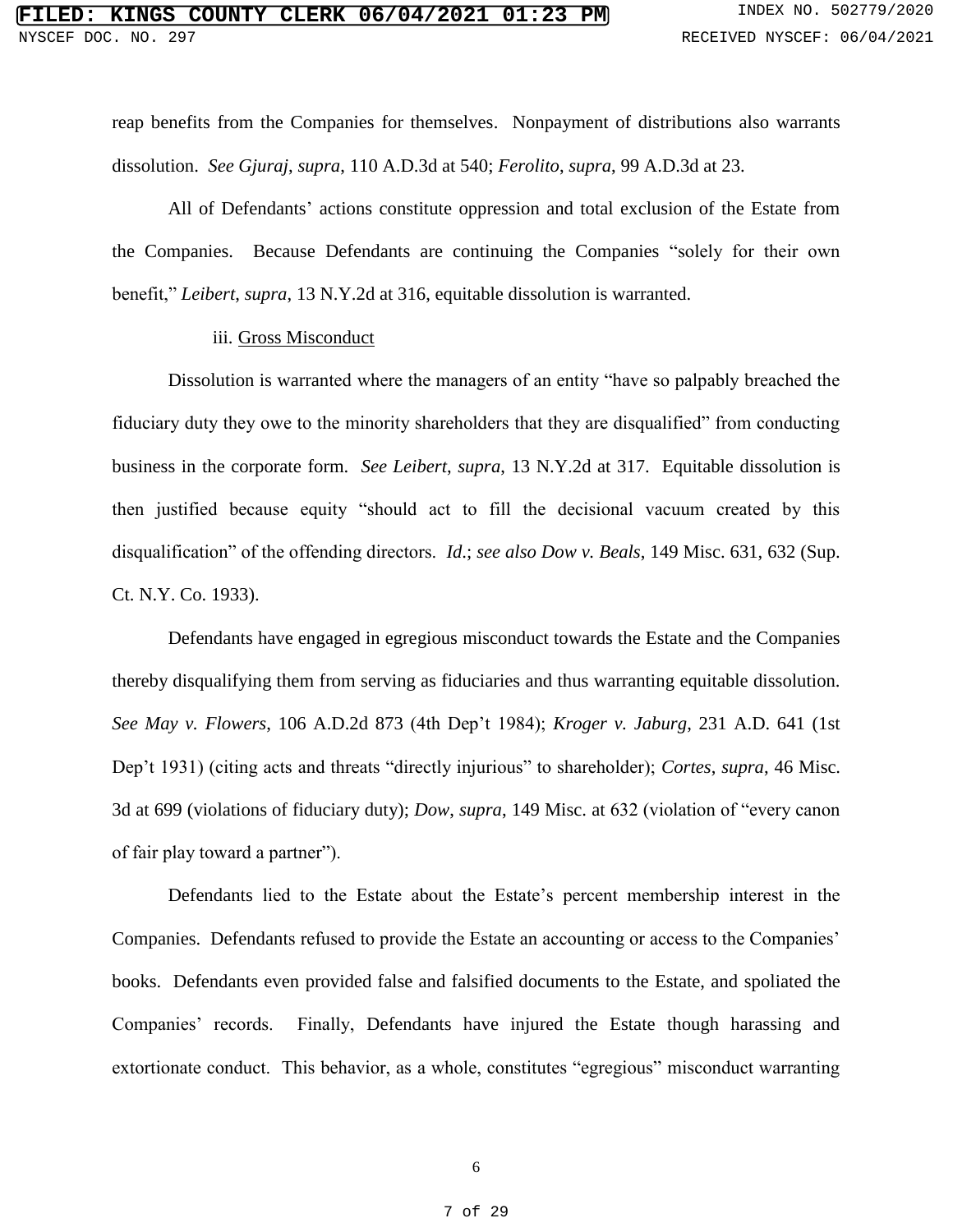equitable dissolution.

## **d. The Availability of Parallel Relief is Insufficient to Warrant Dismissal**

Courts have flatly held that the potential availability of other relief does not warrant dismissal of a claim for equitable dissolution. *See Leibert, supra*, 13 N.Y.2d at 316 ("It is certainly no bar to the grant of such relief that…the plaintiff might have sought relief from some of the numerous acts of oppression and wrongdoing in fragmented actions by way of stockholders' derivative suits or otherwise."); *Gilbert v. Hamilton*, 35 A.D.2d 715 (1st Dep't 1970), *aff'd,* 29 N.Y.2d 842 (1971) ("That remedies other than that here pursued may be available against corporate directors does not vitiate this complaint").

### **e. Other Relief is Inadequate**

Equitable dissolution is warranted to "assure the recovery" of the value of the shareholder's "investment in defendant corporations" as well as to "prevent further misuse" by wayward directors. *Lewis, supra*, 107 A.D.2d at 932. Here, any relief short of dissolution would deny the Estate the full value of its membership shares. Indeed, denial of dissolution could leave the Estate bound to a partnership with those who have violated "every canon of fair play toward a partner," *Dow v. Beals*, 149 Misc. 631, 632 (Sup. Ct. N.Y. Co. 1933), and who have been "disqualified" from conducting business in the corporate form, *Leibert, supra*, 13 N.Y.2d at 317. Relegating the Estate to anything less than a full remedy would be "abhorrent" to the law. *Lewis, supra*, 107 A.D.2d at 933.

## **IV. EQUITABLE DISSOLUTION IS AVAILABLE IN THE LLC CONTEXT IRRESPECTIVE OF STATUTORY DISSOLUTION**

#### **a. Overview**

Equitable dissolution is available to LLC members irrespective of statute. As explained more fully below, *Tzolis v. Wolff*, 10 N.Y.3d 100 (2008) holds that all well-established equitable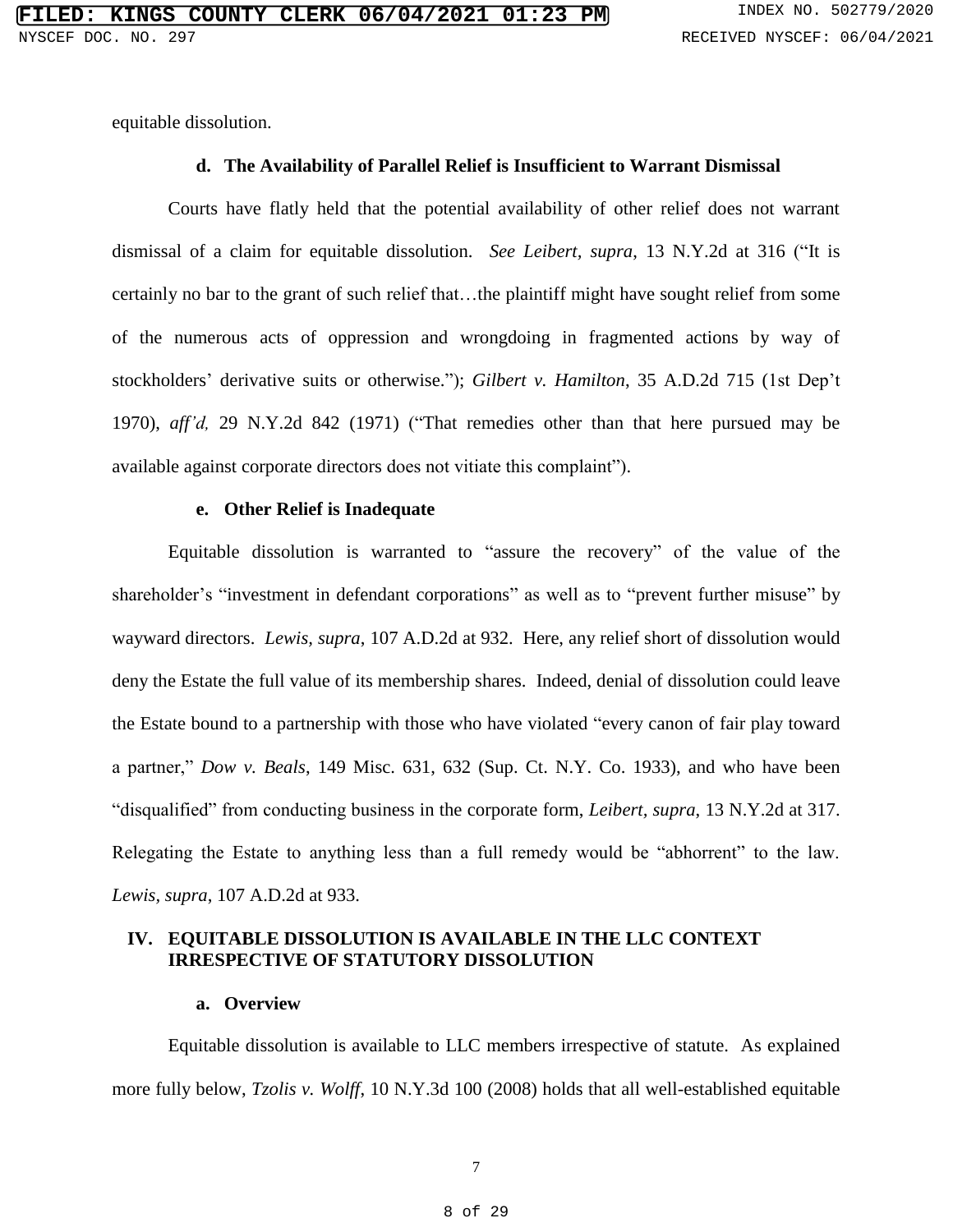$\overline{\phantom{a}}$ 

doctrines for redressing harms by corporate fiduciaries are available in the LLC context unless clearly contravened by the LLC Law. Here, equitable dissolution is a well-established equitable remedy and nothing in the LLC Law abrogates an LLC member's right to equitable dissolution. Therefore, equitable dissolution should be applied in this case. *See In re Carlisle Etcetera LLC*, 114 A.3d 592 (Del. Ch. 2015).<sup>1</sup>

## **b. Equitable Dissolution is Long-Established and Widely-Applied**

Equitable dissolution is a long-recognized, well-established, and widely-applied nonstatutory basis for dissolution of corporate entities. *See Gilbert v. Hamilton*, 29 N.Y.2d 842 (1971) *aff'g* 35 A.D.2d 715 (1st Dep't 1970); *Leibert v. Clapp*, 13 N.Y.2d 313 (1963); *Berger v. Friedman*, 151 A.D.3d 678, 679 (2d Dep't 2017); *Hellenic Am. Educ. Found. v. Trustees of Athens Coll. in Greece*, 116 A.D.3d 453 (1st Dep't 2014); *Gjuraj v. Uplift Elevator Corp*., 110 A.D.3d 540, 542 (1st Dep't 2013); *Ferolito v. Vultaggio*, 99 A.D.3d 19 (1st Dep't 2012); *Lemle v. Lemle*, 92 A.D.3d 494 (1st Dep't 2012); *Collins v. Telcoa Int'l Corp*., 283 A.D.2d 128, 132 (2d Dep't 2001); *Matter of Davis*, 174 A.D.2d 449 (1st Dep't 1991); *Lewis v. Jones*, 107 A.D.2d 931 (3d Dep't 1985); *Leight v. 551 Fifth Ave., Inc*., 18 A.D.2d 982 (1st Dep't 1963); *Gaines v. Adler*, 15 A.D.2d 743 (1st Dep't 1962); *Kroger v. Jaburg*, 231 A.D. 641 (1st Dep't 1931); *Matter of Piazza v. Gioia*, Index No. 5786/2015, 2016 WL 4000625, \*10-11 (Sup. Ct. Kings Co. Jul. 26, 2016); *Cortes v. 3A N. Park Ave Rest Corp*., 46 Misc. 3d 670, 698 (Sup. Ct. Kings Co.

<sup>&</sup>lt;sup>1</sup> Delaware law in matters of LLC and corporate issues is highly persuasive in New York courts, especially since Delaware's LLC law is substantially the same as New York's. *See Congel v. Malfitano*, 31 N.Y.3d 272, 304 (2018) (looking to Delaware case law for guidance on dissolution issue); *Park v. Song*, 61 Misc. 3d 1047, 1049 n.4 (Sup. Ct. N.Y. Co. 2018) ("New York courts often look to Delaware law for guidance when there is no binding precedent on an issue of corporate law"). The holding and analysis of *Carlisle Etcetera* is likewise consonant with New York law. Just as in Delaware, New York supreme courts are vested by the New York Constitution (Const. Art. VI, § 7) and by statute (Judiciary Law § 140-b) with all those equity powers previously possessed by the English court of chancery. *See Runk v. Thomas,* 200 N.Y. 447, 460 (1911) ("The Constitution has perpetuated the ancient equity powers of the Court of Chancery in and through the Supreme Court"); *In re Steinway,* 159 N.Y. 250, 258 (1899) ("the powers of the court of kings bench and the court of chancery as they existed when the first constitution was adopted, blended and continued in the supreme court of the state"); *Alan D. M. v. Nassau Cty. Dep't of Soc. Servs*., 58 A.D.2d 111, 116 (2d Dep't 1977) ("equity powers of the court, as derived from the chancery" cannot be "abrogated by statute").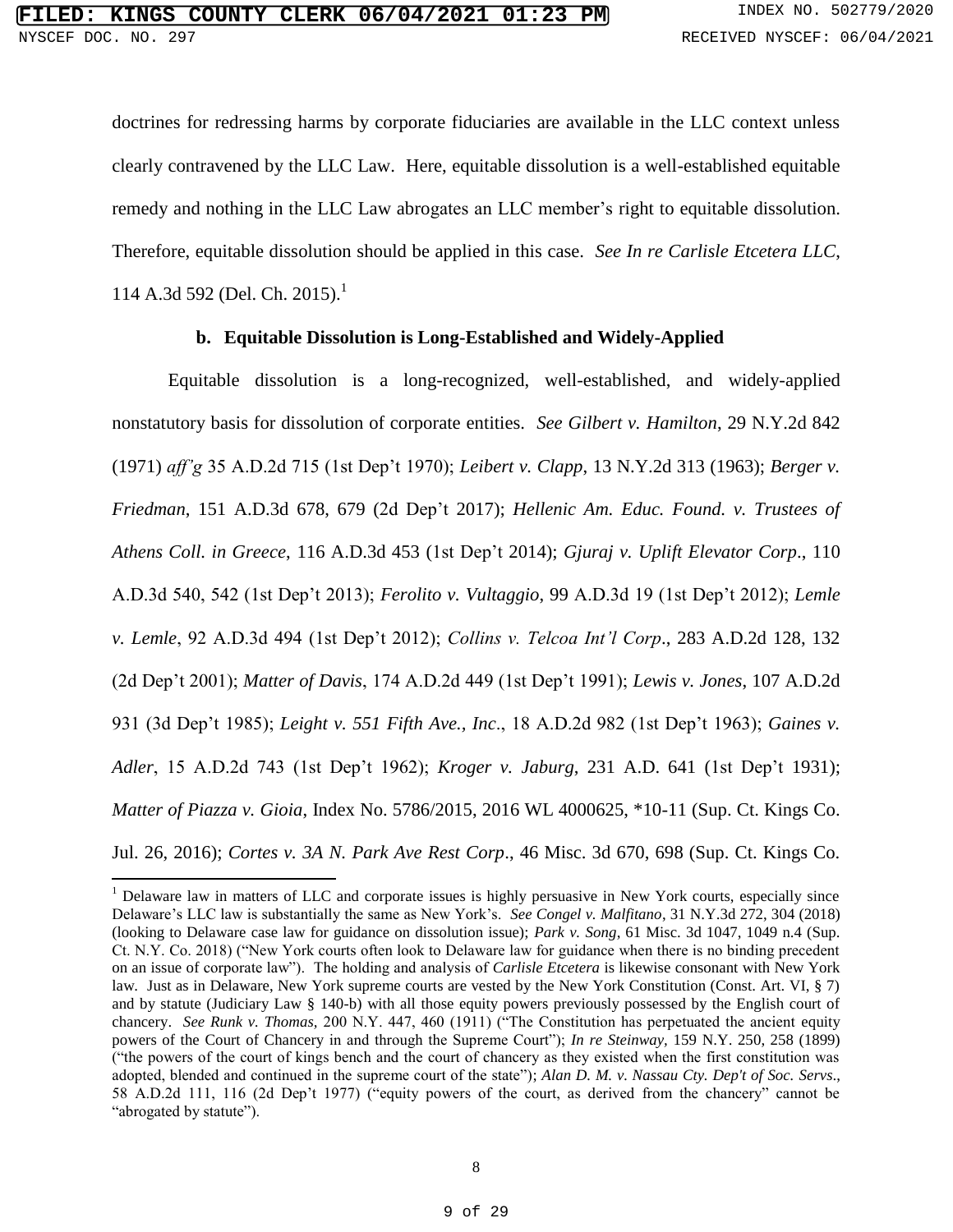$\overline{a}$ 

2014); *Schlossberg v. Schwartz*, Index No. 14491/2011, 2013 WL 10342914, \*10 (Sup. Ct. Nassau Co. Apr. 5, 2013); *Pankin v. Perlongo*, 39 Misc. 3d 1210(A) (Sup. Ct. Kings Co. 2012).

Courts have ancient<sup>2</sup> and inherent equitable power to dissolve juridical entities. See *Barclay v. Barrie*, 209 N.Y. 40, 49 (1913); *Van Alstyne v. Cook*, 25 N.Y. 489, 494–95 (1862) ("Courts of equity have an established jurisdiction in cases of partnership to dissolve the copartnership, to close its affairs and settle all matters involved in the liquidation of its affairs"); *Matter of Davis*, *supra*, 174 A.D.2d at 450-1; *Lennan v. Blakeley*, 273 A.D. 767 (1st Dep't 1947); *Kroger*, *supra*, 231 A.D. 641 (equity may compel dissolution where directors' refusal to dissolve a company amounts to a breach of fiduciary duty); *see also Levant v. Kowal*, 350 Mich. 232, 241 (1957) ("a court of equity has inherent power to decree the dissolution of a corporation"). 3 This Court's equitable power of dissolution is derived from the equity jurisdiction vested by the New York Constitution, *see Matter of Schwartzreich*, 136 A.D.2d 642, 643 (2d Dep't 1988) (*citing* N.Y. Const., Art. VI, § 7), as well as the special fiduciary duties inherent in corporate associations, *see Kroger*, *supra*, 231 A.D. 641. The unique relationship between the state and juridical persons also gives courts special prerogative in dissolution because, while LLCs are partly creatures of contract, their most essential elements—personhood, separateness, and perpetual life—are invested by the state. *See Levant*, *supra*, 350 Mich. at 241; *In re Carlisle Etcetera LLC*, 114 A.3d 592, 605-6 (Del. Ch. 2015) ("Because the entity has taken

<sup>2</sup> Courts' dissolution powers find a genesis in the ancient common law writs of *scire facias* and *quo warranto*, which were originally intended to challenge dubious royal investitures, and were later applied to dissolve corporate charters and other franchises. *See* Holdsworth, W.S., *English Corporation Law in the 16th and 17th Centuries*, 31 YALE L.J. 382, 401-403 (1922); *see also State v. Cortelle Corp*., 38 N.Y.2d 83, 87-9 (1975) (explaining common law origins of dissolution); *Herring v. New York, Lake Erie & W. R. Co*., 105 N.Y. 340, 388 (1887) ("there was nothing in [newly enacted code] which took away from the court of equity the general power which it had always possessed…for the dissolution of corporations…").

<sup>&</sup>lt;sup>3</sup> This Court's equitable, nonstatutory power to dissolve corporate entities is consonant with its similar equitable power to both disregard a corporate form in veil piercing, *see Cortlandt St. Recovery Corp. v. Bonderman*, 31 N.Y.3d 30, 47 (2018), and to create a corporate form under the *de facto* corporation doctrine, *see Lehlev Betar, LLC v. Soto Dev. Grp., Inc*., 131 A.D.3d 513, 514 (2d Dep't 2015) (despite not meeting statutory requirements under the LLC Law, *de facto* corporation doctrine applied to create LLC).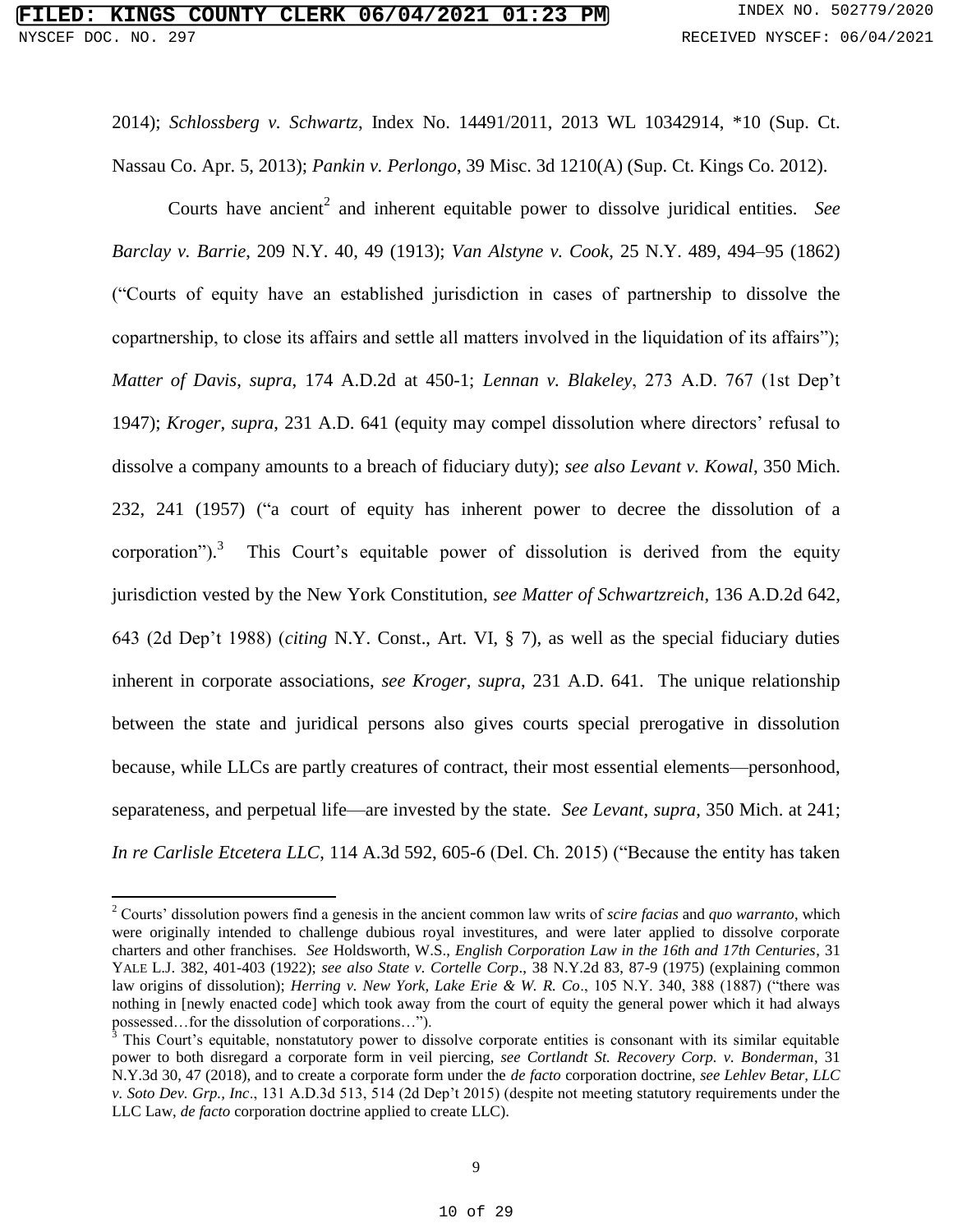advantage of benefits that the sovereign has provided, the sovereign retains an interest in that entity [calling] for preserving the ability of the sovereign's courts to oversee and, if necessary, dissolve the entity.").

Equitable (*i.e*. nonstatutory) dissolution has been widely applied to all types of entities, including partnerships, limited partnerships, joint-stock associations, corporations, and LLCs. *See Leibert*, *supra*, 13 N.Y.2d 313 (corporation); *May*, *supra*, 106 A.D.2d at 875 (partnership); *Dow v. Beals*, 238 A.D. 810 (1st Dep't 1933) (partnership); *Carlisle Etcetera*, *supra*, 114 A.3d 592 (LLC); *Snyder v. Lindsey*, 36 N.Y.S. 1037, 1037 (Gen. Term 4th Dep't 1895), *aff'd* 157 N.Y. 616 (1899) (joint-stock association). Indeed, the courts have never encountered a juridical creature impervious to equitable dissolution. *See Hellenic Am. Educ. Found.*, *supra*, 116 A.D.3d 453 (equitable dissolution is available to end parties' *sui generis* relationship).

#### **c. Nothing in the Operating Agreements Precludes Equitable Dissolution**

Defendants have agreed that the applicable "operating agreements of the LLCs, to the extent they exist, are silent as to dissolution" and thus they do not present a barrier to equitable dissolution. *See* Defendants' Memorandum of Law (Doc. No. 59) at p. 19.<sup>4</sup>

## **d. The LLC Law Does Not Abrogate Equitable Dissolution**

The LLC Law does not abrogate equitable dissolution for LLCs. Rather, LLCL § 702 provides just one basis for judicial dissolution. The plain text of that statute—the court "may decree dissolution"—is permissive, and does not purport to afford the exclusive avenue for judicial dissolution of LLCs, nor does it limit other bases for dissolution—including attorney general dissolution and equitable dissolution. *See In re Carlisle Etcetera LLC*, 114 A.3d 592,

 $\overline{\phantom{a}}$ 

 $4$  Regardless, any contractual abrogation of equitable dissolution would be unenforceable as against public policy. *See Schimel v. Berkun,* 264 A.D.2d 725, 728 (2d Dep't 1999) ("a provision in a shareholders agreement which purports to prohibit judicial dissolution of a corporation violates public policy as expressed by the Legislature and under the common law").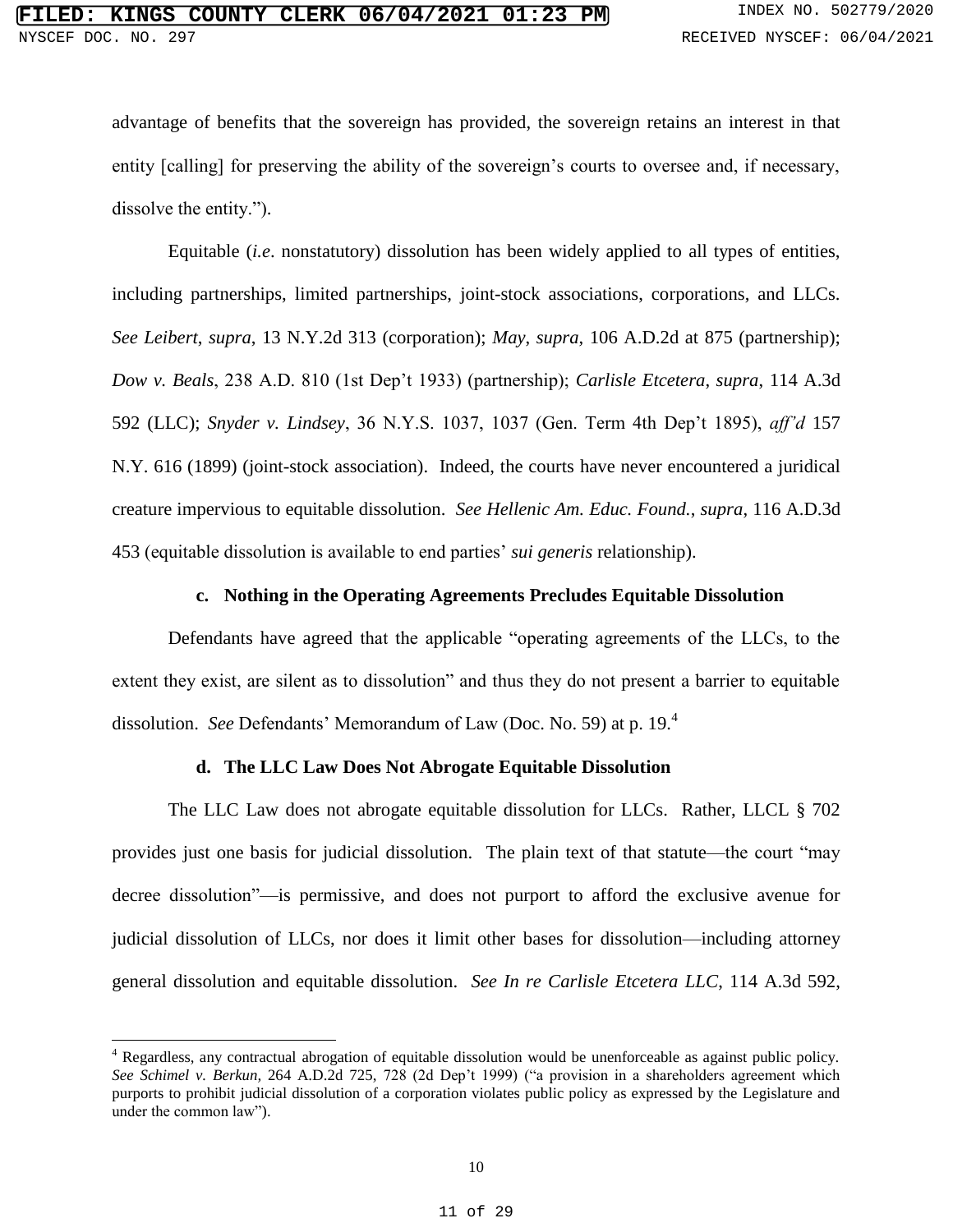601 (Del. Ch. 2015) (statute substantively identical to LLCL § 702 "does not state that it establishes an exclusive means to obtain dissolution, nor does it contain language overriding this court's equitable authority").

LLCL § 701 also does not purport to provide an exhaustive list of grounds for dissolution. Nowhere does the statute contain any words of limitation, such as "shall" or "only," or any other indication of exclusivity. Furthermore, the drafters felt it necessary to indicate (at LLCL § 701(b)) several situations which would not result in dissolution—a provision which would be unnecessary if the statute already provided the exclusive bases for dissolution.

Courts have reaffirmed the non-exclusivity of LLCL §§ 701 and 702 by decreeing dissolution in contexts not listed in those statutes. *See In re Fassa Corp*., 31 Misc. 3d 782, 785 (Sup. Ct. Nassau Co. 2011) (dissolution occurred upon rescission of operating agreement).

Thus the LLC Law's text does not preclude equitable dissolution for dissolution of LLCs.

#### **e. Equitable Dissolution is Available for LLCs under** *Tzolis v. Wolff*

Equitable dissolution applies to LLCs. In *Tzolis v. Wolff*, 10 N.Y.3d 100 (2008), the Court of Appeals held that all well-established equitable doctrines for redressing harms by corporate fiduciaries are available in the LLC context in the absence of a "clear legislative mandate to the contrary." *Id*. at 109. Equitable dissolution is a well-established equitable doctrine for redressing harms by corporate fiduciaries and there is no contrary provision, much less a "clear" one, in the text of the LLC Law.

*Tzolis* ruled that even though the LLC Law does not contain a derivative action provision (and, in fact, the Legislature apparently deleted the derivative suit provision prior to enactment), derivative suits are nonetheless available in the absence of a "clear legislative mandate to the contrary" which could not be inferred from statutory silence. *Id*. at 109.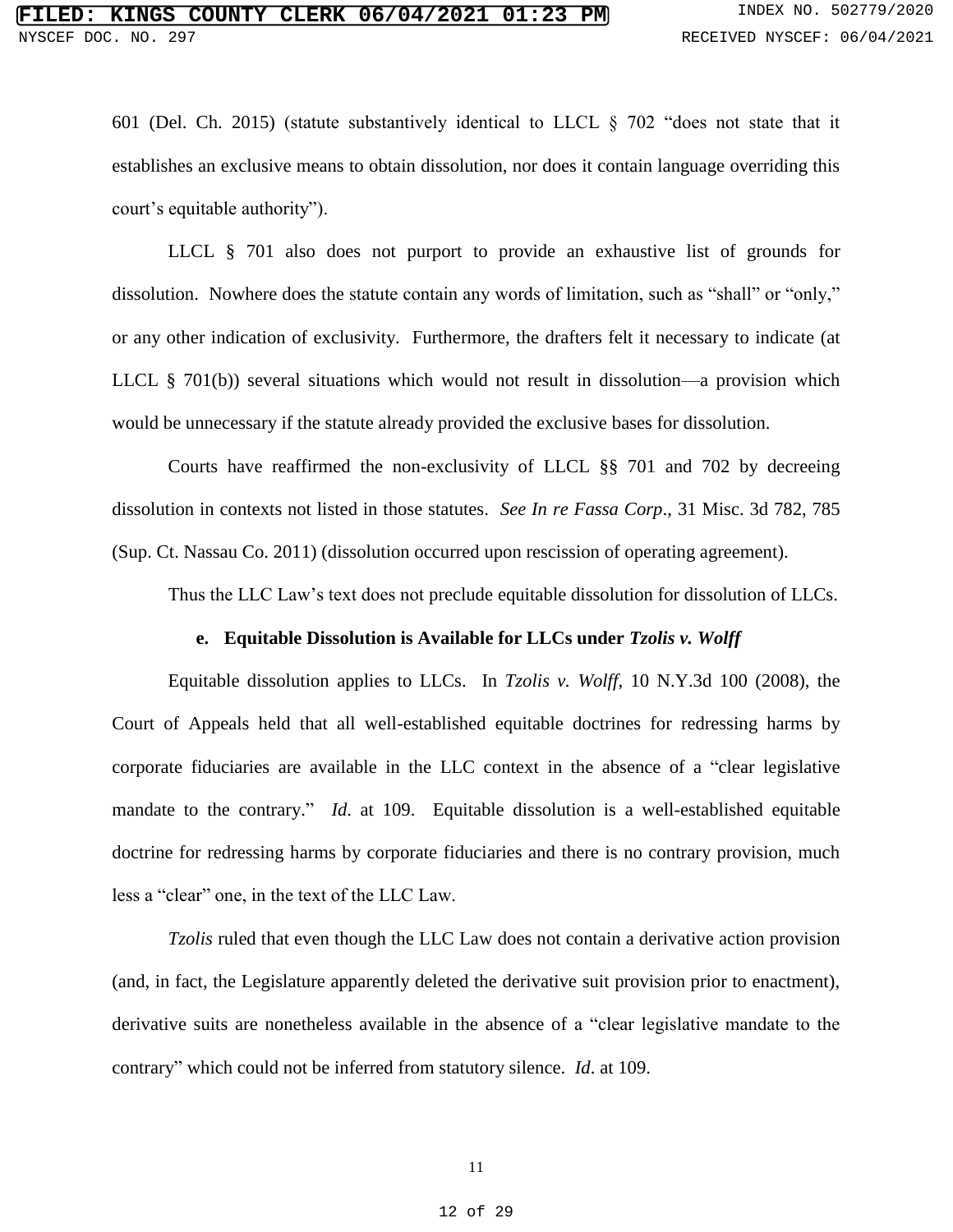$\overline{\phantom{a}}$ 

This holding comports with the general rule that "courts will not construe a statute to displace courts' traditional equitable authority absent the clearest command." *Holland v. Florida*, 560 U.S. 631, 646 (2010) (quotations omitted); *see also Mitchell v. Robert DeMario Jewelry, Inc*., 361 U.S. 288, 291 (1960); *Porter v. Warner Holding Co.,* 328 U.S. 395, 398 1332 (1946); *Brown v. Swann*, 35 U.S. 497, 503 (1836) ("The great principles of equity, securing complete justice, should not be yielded to light inferences, or doubtful construction" of statutes); *Wilcox v. Wilcox*, 14 N.Y. 575, 579 (1856) (equitable power is vested by the Constitution in the supreme court "until it shall be taken away by some express or clear provision of law"); *Schumann v. 250 Tenants Corp*., 65 Misc. 2d 253, 257 (Sup. Ct. N.Y. Co. 1970) ("when the statute creates an additional or supplemental remedy, the pre-existing rights of any party at common law or in equity, and the cognizance of the courts to pass on such rights are not stripped away unless the Legislature has noted its clear and explicit intention to do so"); *see also In re Steinway*, 159 N.Y. 250, 264 (1899) ("By enabling a stockholder to get some information in a new way, [the statute regarding inspection rights] did not impliedly repeal the common-law rule which enabled him to get other information in another way; for the courts do not hold the common law to be repealed by implication, unless the intention is obvious." $\sum_{n=1}^{\infty}$ 

In preserving equitable remedies for LLC members, the Court in *Tzolis v. Wolff* expressed particular concern for ensuring that LLC members would "have recourse when those in control of a corporation betrayed their duty." *Id*. at 103. The *Tzolis* Court reasoned that the

<sup>&</sup>lt;sup>5</sup> Indeed, inasmuch as the supreme court's equitable powers are vested by the New York Constitution, it is questionable whether the Legislature could ever limit the courts' equitable authority to dissolve an LLC. *See Carlisle Etcetera, supra*, 114 A.3d at 602 ("If [LLC statute] did purport to establish an exclusive means to obtain dissolution and override a significant portion of this court's traditional equitable jurisdiction, then the validity of that aspect of the provision would raise serious constitutional questions."); *see also Poper v. Supreme Council of Order of Chosen Friends*, 61 A.D. 405, 406–07 (2d Dep't 1901) (statutes did not limit the court's equitable power to appoint receiver, "and, if they did, it might well be that they would be unconstitutional, as infringing the ancient jurisdiction of the court"); *Alan D. M. v. Nassau Cty. Dep't of Soc. Servs*., 58 A.D.2d 111, 116 (2d Dep't 1977) ("Nor can this traditional function be abrogated by statute, since it is founded in the equity powers of the court, as derived from the chancery").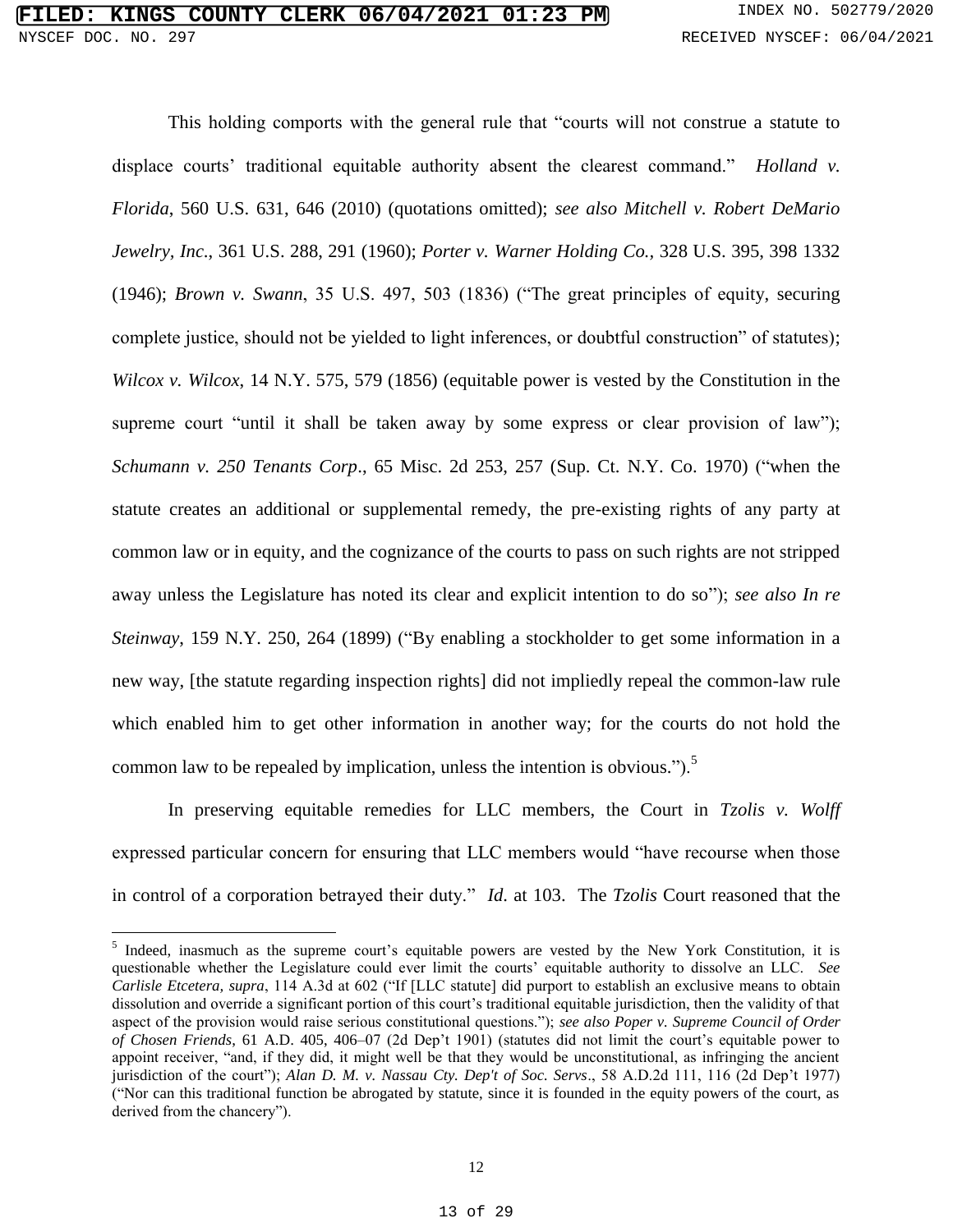derivative suit doctrine is a "long-recognized" remedy for redressing harms by corporate fiduciaries, and it would thus be an "an intolerable grievance" if LLC members were left without this "remedy when corporate fiduciaries use corporate assets to enrich themselves." *Id*. at 103-5. When looking at the text of the LLC Law, the *Tzolis* Court found no provision abrogating the derivative suit for LLC members. *Id*. at 108-9. Thus, the Court of Appeals held, the equitable derivative suit remedy was still available despite the absence of an LLC Law provision so providing. *Id*. at 109.

Expanding on *Tzolis*, the First Department in *Gottlieb v. Northriver Trading Co. LLC*, 58 A.D.3d 550 (1st Dep't 2009) held that LLC members may obtain an equitable accounting even though no provision of the LLC Law provides for one.

Equitable dissolution is analogous to the derivative suit in *Tzolis* and the equitable accounting in *Gottlieb* because it is a well-established equitable doctrine for redressing harms by corporate fiduciaries and thus is available by default in the LLC context. *See Leibert*, *supra*, 13 N.Y.2d at 316 (describing equitable dissolution as necessary to address fiduciary misconduct beyond that "which might be cured by a derivative action for injunctive relief and an accounting").

Accordingly, courts have repeatedly held that LLC members are entitled to equitable remedies in dissolution even in the absence of an applicable LLC Law provision. *See Mizrahi v. Cohen*, 104 A.D.3d 917 (2d Dep't 2013) (error for court to refuse equitable remedy of forced buyout in dissolution of LLC even in the absence of a statutory provision); *Matter of Superior Vending, LLC*, 71 A.D.3d 1153 (2d Dep't 2010) ("Although the Limited Liability Company Law does not expressly authorize a buyout in a dissolution proceeding, the Supreme Court properly determined that the most equitable method of liquidation in this case was" buyout); *Lyons v.*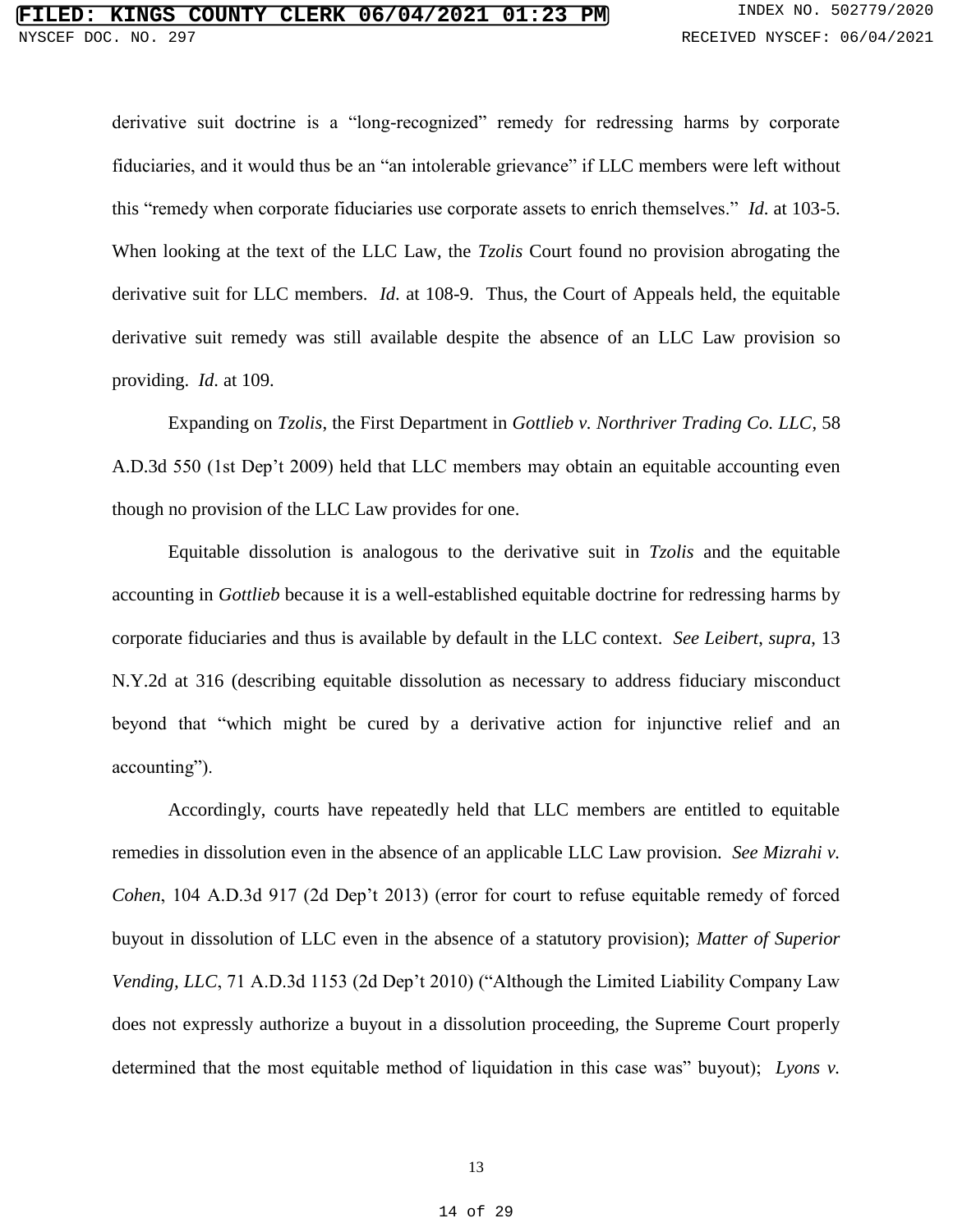*Salamone*, 32 A.D.3d 757 (1st Dep't 2006) ("Absence of a provision in the Limited Liability Company Law expressly authorizing a buyout in a dissolution proceeding" did not divest court of equitable power to order buyout).

Defendants have failed to proffer any "clear legislative mandate to the contrary," and indeed, there is none. The LLC Law does not expressly or implicitly abrogate or contradict equitable dissolution or any nonstatutory basis for dissolution. As explained above, nowhere does the statutory text purport to decree the LLC Law as the exclusive basis for dissolution of LLCs. *See Carlisle Etcetera*, *supra*, 114 A.3d at 601 (statute substantively identical to LLCL § 702 "does not state that it establishes an exclusive means to obtain dissolution, nor does it contain language overriding this court's equitable authority"). In fact, the plain text of LLC §§ 701 and 702 is permissive and acknowledges the availability of other avenues for dissolution of LLCs.

Therefore, pursuant to *Tzolis v. Wolff*, in the absence of any provision—much less a "clear" provision—in the LLC Law to the contrary, equitable dissolution is available in the LLC context.

## **f. Enactment of the Business Corporations Law Did Not Abrogate Equitable Dissolution for Corporations**

Just as the enactment of the Business Corporation Law did not abrogate equitable dissolution for business corporations, the enactment of the Limited Liability Company Law did not abrogate equitable dissolution for LLCs.

In 1961, the Legislature first enacted Business Corporation Law Art. 11, the statutory framework for judicial dissolution of corporations, including § 1102 (directors' petition for judicial dissolution where "assets of a corporation are not sufficient to discharge its liabilities or that a dissolution will be beneficial to the shareholders"), § 1103 (shareholders' petition for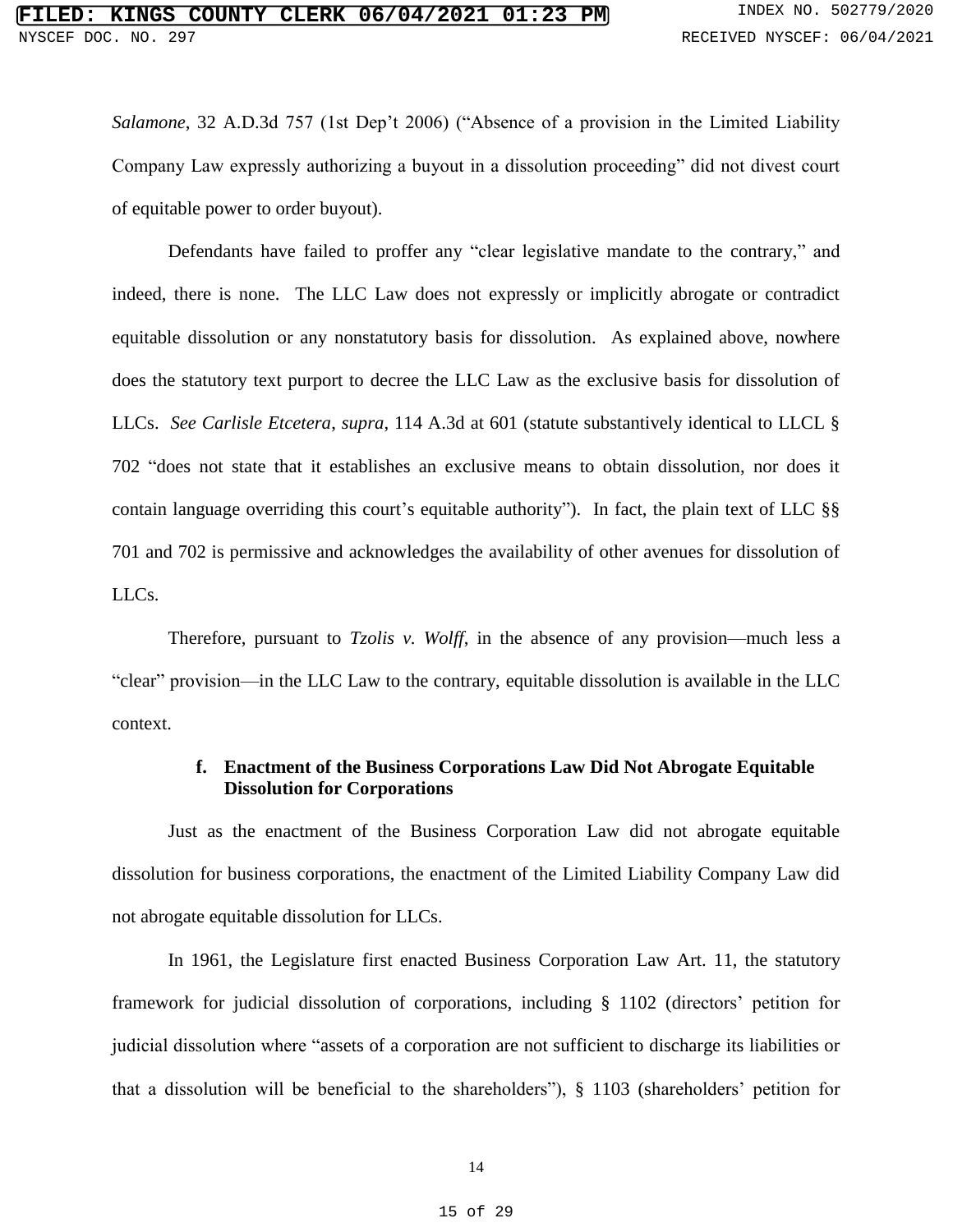dissolution where "assets are not sufficient to discharge its liabilities, or that they deem a dissolution to be beneficial to the shareholders"), and § 1104 (judicial dissolution in case of deadlock among directors or shareholders). These legislative enactment presented no barrier to the subsequent application of equitable dissolution to business corporations by the Court of Appeals in *Leibert v. Clapp*, 13 N.Y.2d 313 (1963) and *Gilbert v. Hamilton*, 29 N.Y.2d 842 (1971) or any subsequent Appellate Division decision, including *Gaines v. Adler*, 15 A.D.2d 743 (1st Dep't 1962) and *Leight v. 551 Fifth Ave., Inc*., 18 A.D.2d 982 (1st Dep't 1963).

Nor did the 1979 enactment of BCL § 1104-a (judicial dissolution at the request of 20% or more of shareholders under special circumstances) impair the recognition of equitable dissolution for corporations in *Matter of Kemp & Beatley, Inc.*, 64 N.Y.2d 63 (1984) and *Lewis v. Jones*, 107 A.D.2d 931 (3d Dep't 1985), or in any of numerous later rulings. Indeed, these ruling explicitly recognized the availability of equitable dissolution to less than 20% shareholders, despite the statutory limit.

There is no principled reason why the enactment of the Limited Liability Company Law should be any different. If equitable dissolution applies to corporations after the enactment of the BCL dissolution legislation, then it should also apply to LLCs the same way.

#### **g. Defendants' Reliance on** *1545 Ocean* **is Misplaced**

Defendants argue, based on an out-of-context misquotation from *In re 1545 Ocean Ave., LLC*, 72 A.D.3d 121 (2d Dep't 2010), that LLCL § 702 provides the exclusive basis for judicial dissolution of LLCs to the exclusion of equitable dissolution. However, *1545 Ocean* did not discuss or ever mention equitable dissolution, did not limit any equitable remedies, and did not hold that LLCL § 702 precludes any nonstatutory basis for dissolution of an LLC. In fact, the *1545 Ocean* opinion expressly recognizes that *Tzolis v. Wolff* would allow for nonstatutory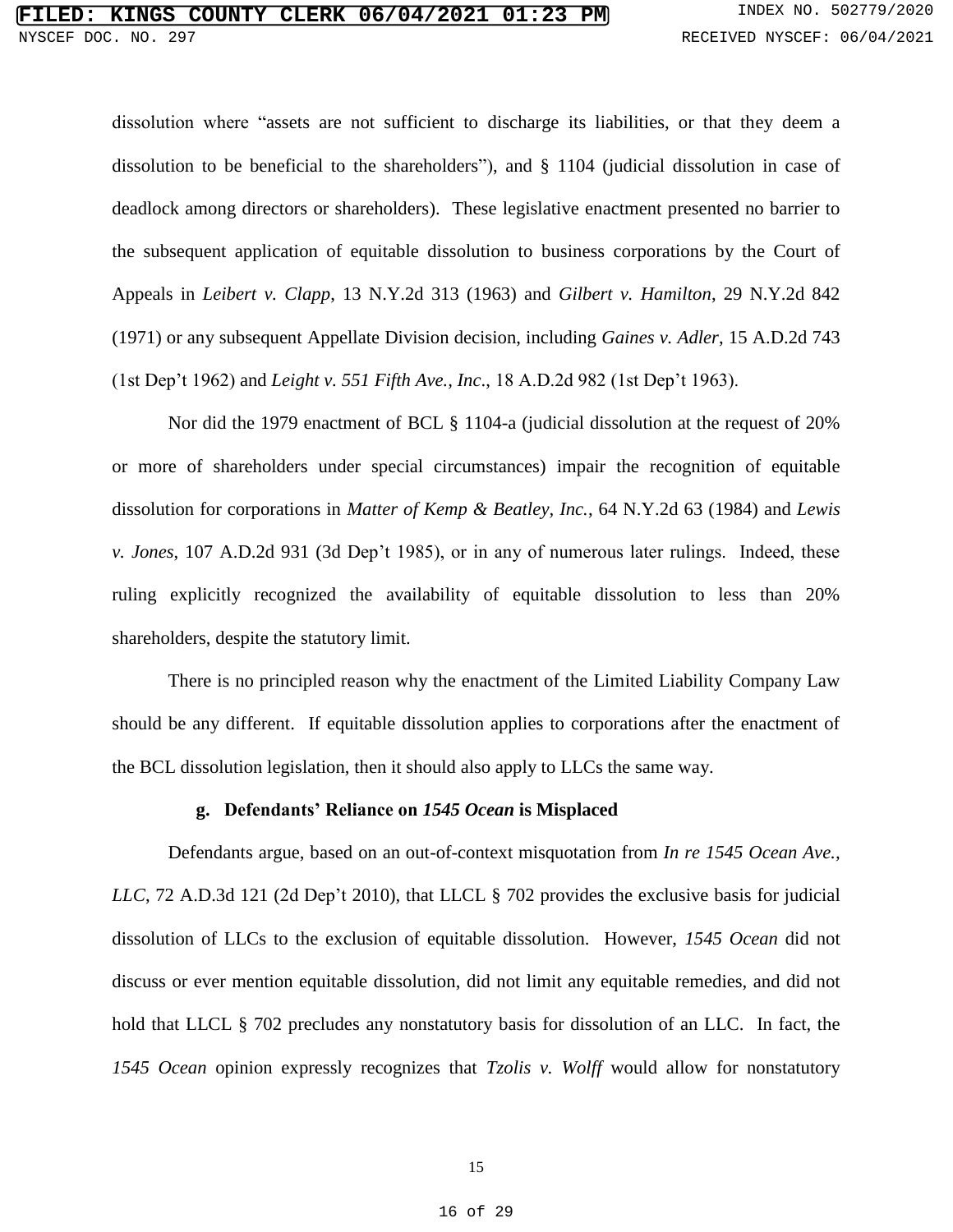remedies in dissolution of LLCs. Therefore, Defendants' argument that LLCL § 702 provides the only basis for dissolution of LLCs (thereby abrogating equitable dissolution) should be rejected.

Preliminarily, *1545 Ocean* is factually and legally inapposite. Unlike in this proceeding, the operating agreement in *1545 Ocean* stated that "dissolution of the Company, shall be governed by" LLCL § 702. *Id*. at 125. Further, the "sole ground for dissolution cited by" the petitioner in *1545 Ocean* was "deadlock" based on violations of the operating agreement. *Id*. Thus the only issues before the court in *1545 Ocean* were (1) the standard for dissolution under LLCL § 702, and (2) whether deadlock could meet this statutory standard. That case is therefore inapplicable to any question related to equitable dissolution.

More fundamentally, Defendants misinterpret language cherry-picked from the opinion to argue that LLCL § 702 is the "sole basis" for dissolution of an LLC. A reading of the opinion shows that the *1545 Ocean* court did not hold, or even imply, that equitable dissolution was eliminated by the LLC Law. Rather, the court explains—in the very next sentence—that LLCL § 702 does not import "deadlock" concepts from other statutes such as the Business Corporation Law or Partnership Law statues, writing:

> Although various provisions of the LLCL were amended, LLCL 702 was neither modified nor amended in 1999. In declining to amend LLCL 702, the Legislature can only have intended the dissolution standard therein provided to remain the sole basis for judicial dissolution of a limited liability company (*see* McKinney's Statutes §§ 74, 153, 191). Phrased differently, since the Legislature, in determining the criteria for dissolution of various business entities in New York, did not cross-reference such grounds from one type of entity to another, it would be inappropriate for this Court to import dissolution grounds from the Business Corporation Law or Partnership Law to the LLCL.

*Id.* at 126. Thus the Second Department ruled that the statutory standard for dissolution under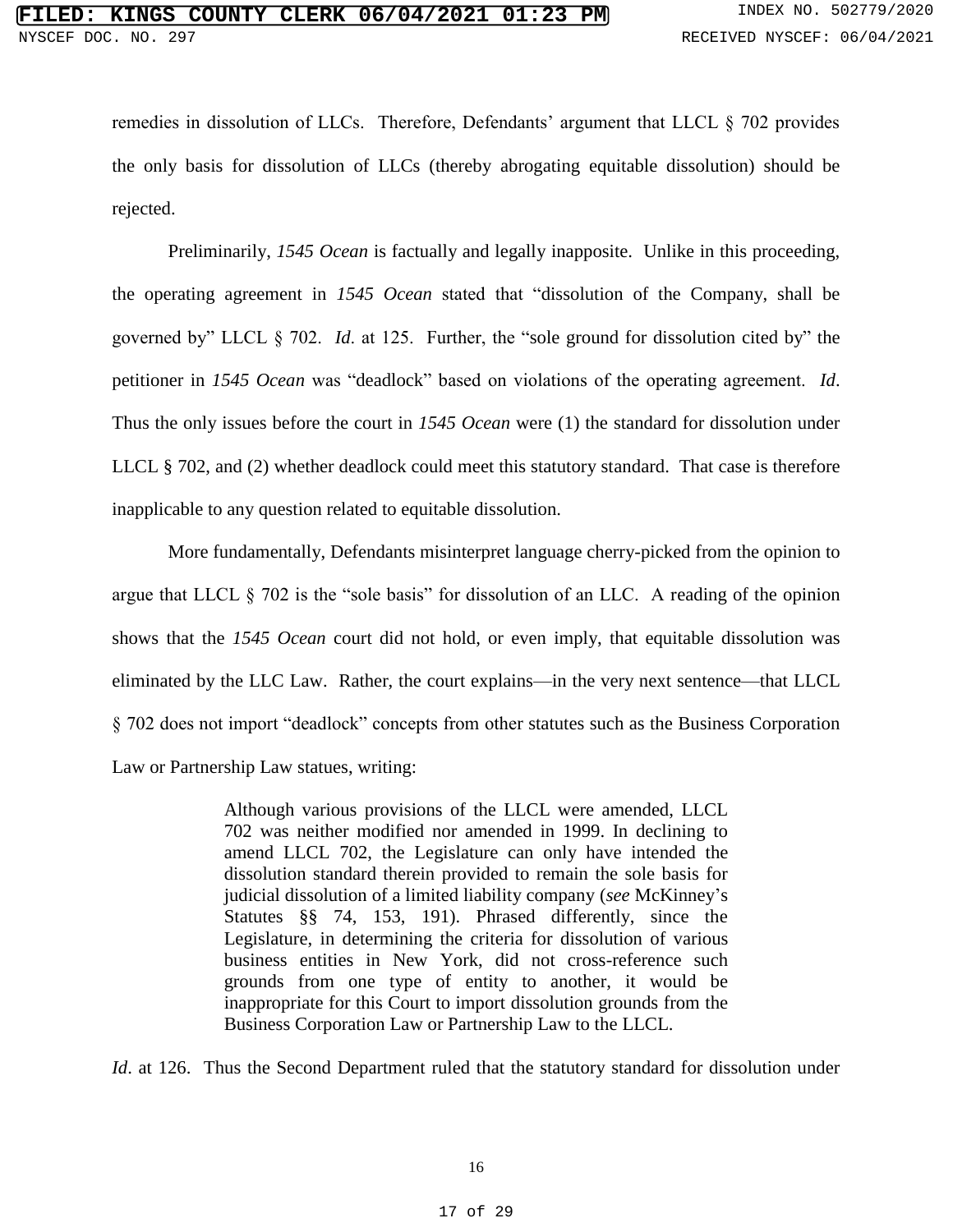LLCL § 702 centers on the text of that statute and does not incorporate other statutory provisions regarding dissolution found in other chapters of the Consolidated Laws.

This ruling only means that LLCL § 702 does not incorporate other *statutory* provisions. The terms "Business Corporation Law" and "Partnership Law" in *1545 Ocean* mean those statutes. The holding cannot mean that the whole body of corporation and partnership laws (including equitable doctrines) is inapplicable to LLCs. Clearly, numerous nonstatutory doctrines (including valuation doctrines, cannons of payout priority, capacity, and other concepts), must be applicable in dissolution of LLCs, as it would yield an absurd result if *1545 Ocean* intended otherwise.<sup>6</sup>

Indeed, *1545 Ocean* cannot hold that the Legislature abrogated equitable dissolution for LLCs *sub silentio*, because *Tzolis v. Wolf* states that only a "clear legislative mandate," not an implication by omission, is sufficient to eliminate such a long-standing and well-settled equitable doctrine for redressing corporate abuses. Because equitable dissolution is not derived from the Legislature's enactment of any statute, but from the inherent equitable power of courts over juridical entities, *Tzolis v. Wolff* holds that this doctrine is automatically imported to LLCs, and can only be overridden by an affirmative statutory statement abrogating it.

Subsequent Second Department cases have made clear that *1545 Ocean* does not eliminate equitable doctrines in dissolution of LLCs even absent statutory authority. *See Mizrahi v. Cohen*, 104 A.D.3d 917 (2d Dep't 2013) (equitable remedy of forced buyout applied in dissolution of LLC even in the absence of a statutory provision); *Matter of Superior Vending,* 

 $\overline{a}$ 

<sup>&</sup>lt;sup>6</sup> In the LLC context, courts often look to the decisional and statutory laws governing partnerships and corporations. *See Najjar Grp., LLC v. W. 56th Hotel LLC*, 110 A.D.3d 638, 639 (1st Dep't 2013) (looking to BCL § 626 and case law regarding pre-suit demand); *JMM Properties, LLC v. Erie Ins. Co*., No. 5:08-cv-1382, 2013 WL 149457, at \*6 (N.D.N.Y. Jan. 14, 2013), *aff'd*, 548 F. App'x 665 (2d Cir. 2013) (unpub.) ("Courts have looked to New York common law regarding corporations and partnerships" for guidance in cases involving LLCs); *Aloha Power Co., LLC v. Regenesis Power, LLC*, No. CV 12697, 2017 WL 6550429, at \*3 (Del. Ch. Dec. 22, 2017) ("the Court may look to cases interpreting similar Delaware statutes concerning corporations and partnerships" in interpreting LLC statutes").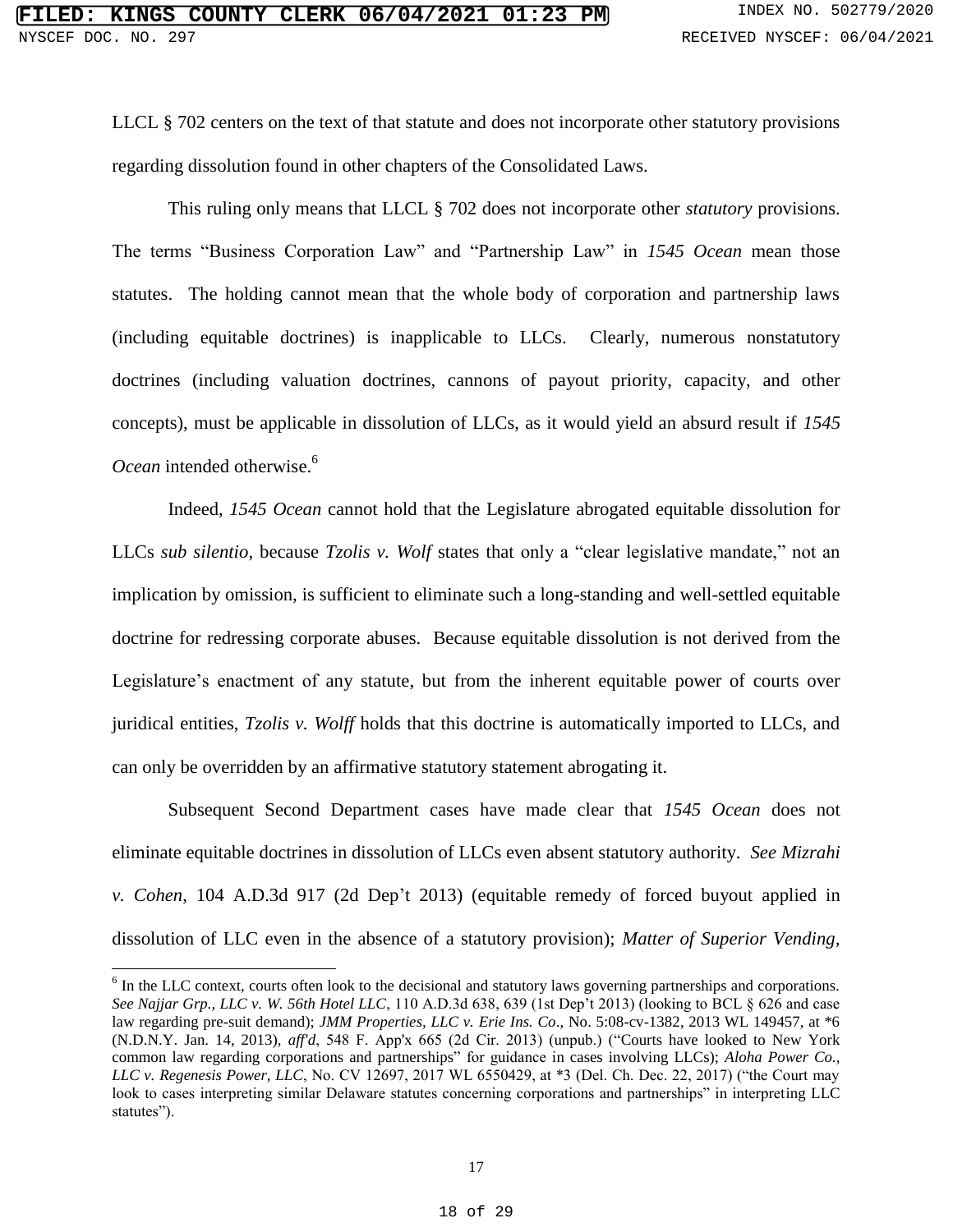*LLC*, 71 A.D.3d 1153 (2d Dep't 2010) (same).

In short, while *1545 Ocean* speaks to the statutory standard for dissolution of LLCs under LLCL § 702, the case does not and cannot have any relevance to equitable dissolution.

## **h. The Sufficient Pleading of a Statutory Dissolution Claim Does Not Preclude Equitable Dissolution**

Procedurally, fundamental rules of pleading allow Plaintiff here to assert claims for both equitable dissolution as well as statutory dissolution.

First CPLR 601 states: "The plaintiff in a complaint...may join as many claims as he may have against an adverse party." Second, CPLR 3014 expressly allows alternative and even inconsistent claims. As such, it is well settled that a plaintiff may plead contradictory claims. *See Mitchell v. New York Hosp.,* 61 N.Y.2d 208, 218 (1984) ("plaintiff is entitled to advance inconsistent theories in alleging a right to recovery"); *Sorge v. Gona Realty, LLC, 1*88 A.D.3d 474, 474–75 (1st Dep't 2020) ("CPLR 3014 specifically authorizes pleading of inconsistent theories"); *Kerzhner v. G4S Gov't Sols., Inc.,* 138 A.D.3d 564, 565 (1st Dep't 2016); *Gold v. 29- 15 Queens Plaza Realty, LLC,* 43 A.D.3d 866, 867 (2d Dep't 2007) ("plaintiffs were entitled to plead alternative and inconsistent causes of action"). Thus, even where one cause of action would preclude the existence of another, every plaintiff may plead as many causes of action as state a cognizable claim. *See Shear Enterprises, LLC v. Cohen,* 189 A.D.3d 423 (1st Dep't 2020); *Segal v. Cooper,* 49 A.D.3d 467, 467–68 (1st Dep't 2008). A plaintiff need not elect between inconsistent remedies at the pleading stage. *See Wilmoth v. Sandor*, 259 A.D.2d 252, 254 1st Dep't 1999); *Strauss v. DiCicco*, 64 A.D.2d 979, 980 (2d Dep't 1978).

In equity, well-settled procedural rules allow joinder of ostensibly inconsistent legal and equitable claims. Pleading inconsistent legal and equitable claims is especially proper where, as here, the legal claims are disputed, fragmented, and uncertain. *See Union Pac. R. Co. v. Bd. of*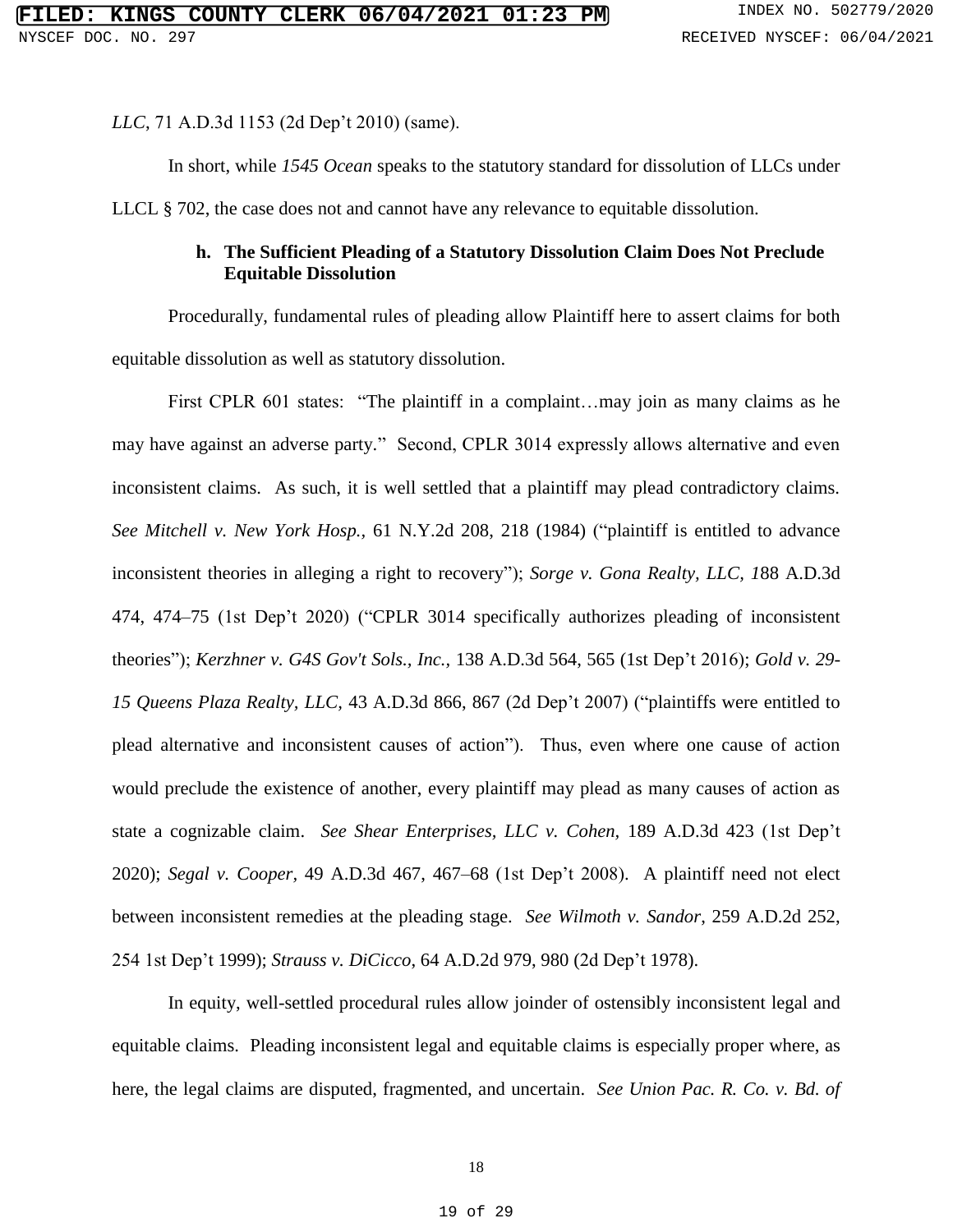*Comm'rs of Weld Cty., Colo.*, 247 U.S. 282, 287 (1918) ("It is a settled principle of equity jurisprudence that, if the remedy at law be doubtful, a court of equity will not decline cognizance of the suit. Where equity can give relief, plaintiff ought not to be compelled to speculate upon the chance of his obtaining relief at law"); *Hochman v. LaRea*, 14 A.D.3d 653, 655 (2d Dep't 2005); *Joseph Sternberg, Inc. v. Walber 36th St. Assocs.,* 187 A.D.2d 225, 228 (1st Dep't 1993); *Equitable Life Assur. Soc. of U.S. v. Mait*, 279 A.D. 194, 197 (1st Dep't 1951). Regardless, for a legal remedy to vitiate an equitable claim, the legal "remedy must be plain and adequate and as certain, prompt, complete and efficient to attain the ends of justice and its prompt administration as the remedy in equity," *Lesron Junior, Inc. v. Feinberg*, 13 A.D.2d 90, 93 (1st Dep't 1961), which is not the case here. In any event, Defendant has failed to make any such showing, through documentary evidence or otherwise, as required under CPLR 3211. *See Seneca Ins. Co. v. Lincolnshire Mgmt., Inc.*, 269 A.D.2d 274, 275 (1st Dep't 2000); *Isopo v. Giambanco*, 31 Misc. 3d 1217(A) (Sup. Ct. Nassau Co. 2011).

The Court of Appeals has explicitly stated that common law dissolution is proper notwithstanding the availability of parallel legal relief. *See Gilbert v. Hamilton*, 29 N.Y.2d 842 (1971), *aff'g* 35 A.D.2d 715 (1st Dep't 1970) ("That remedies other than that here pursued may be available against corporate directors does not vitiate this complaint"); *Leibert v. Clapp*, 13 N.Y.2d 313, 316 (1963). Indeed, courts have explicitly upheld the availability of common law dissolution notwithstanding the explicit availability of statutory dissolution. *See Fedele v. Seybert*, 250 A.D.2d 519 (1st Dep't 1998). Lack of an adequate legal remedy is not and has never been an element of common law dissolution.

Indeed, in shareholder oppression actions, the Court of Appeals has specifically held that in "exceptional case" involving "fraud, misrepresentation, self-dealing, deliberate waste of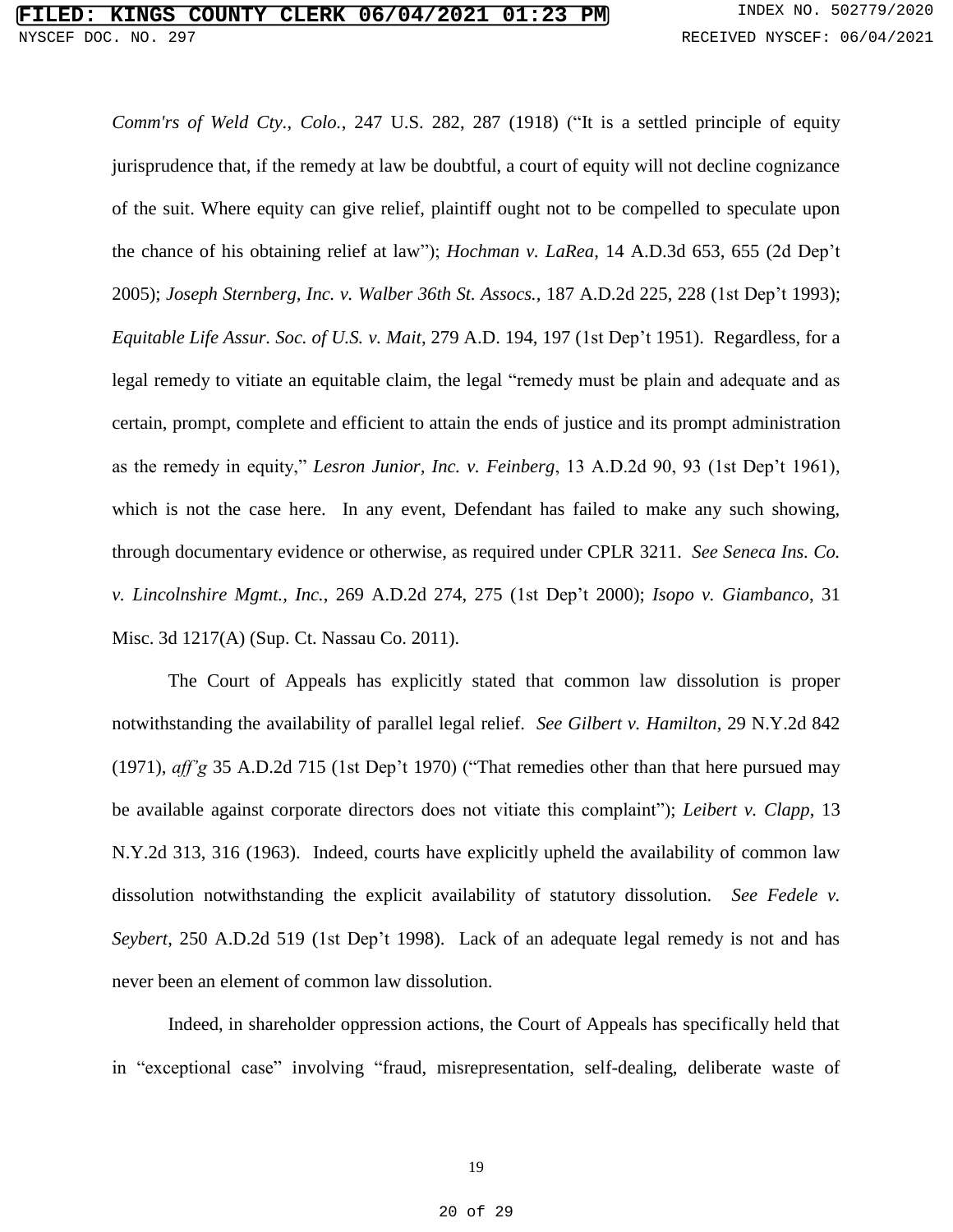corporate assets, or gross and palpable overreaching," the Court's equitable "powers are complete to fashion any form of equitable and monetary relief as may be appropriate," notwithstanding the availability of statutory remedies. *Loengard v. Santa Fe Indus., Inc.,* 70 N.Y.2d 262, 266 (1987). *Cf. also Mullin v. WL Ross & Co. LLC*, 173 A.D.3d 520, 522 (1st Dep't 2019) (fiduciary relationship obviates necessity of inadequacy of legal remedy).

Thus, courts have directly upheld pleading both statutory dissolution and equitable dissolution claims. *See Ferolito v. Vultaggio*, 99 A.D.3d 19 (1st Dep't 2012); *Hanley v. Hanley,* 64 Misc. 3d 1202(A) (Sup. Ct. Albany Co. 2019); *Kassab v. Kasab*, 56 Misc. 3d 1213(A) (Sup. Ct. Queens Co. 2017).

## **II. PLAINTIFF HAS STANDING TO SEEK EQUITABLE DISSOLUTION**

#### **a. Overview**

Defendants' assertion that 50% members lack standing to obtain equitable dissolution is flatly incorrect. Courts have granted equitable dissolution to oppressed 50% shareholders. *See Ferolito v. Vultaggio*, 99 A.D.3d 19 (1st Dep't 2012); *In re Carlisle Etcetera LLC*, 114 A.3d 592 (Del. Ch. 2015). The test for equitable dissolution centers on abuse of control, and any shareholder harmed by such an abuse of control has standing to obtain equitable dissolution, regardless of numerical ownership percentage.

## **b. Control is the Benchmark of Equitable Dissolution**

As enunciated by a century of case law, equitable dissolution is available for any shareholder whenever those in control of an entity are looting a corporation or otherwise continuing the corporation's existence for the benefit those in control. *See Leibert v. Clapp*, 13 N.Y.2d 313, 315 (1963) ("directors and others in control…have been 'looting' its assets…and continuing the corporation's existence for the sole purpose of benefitting those in control").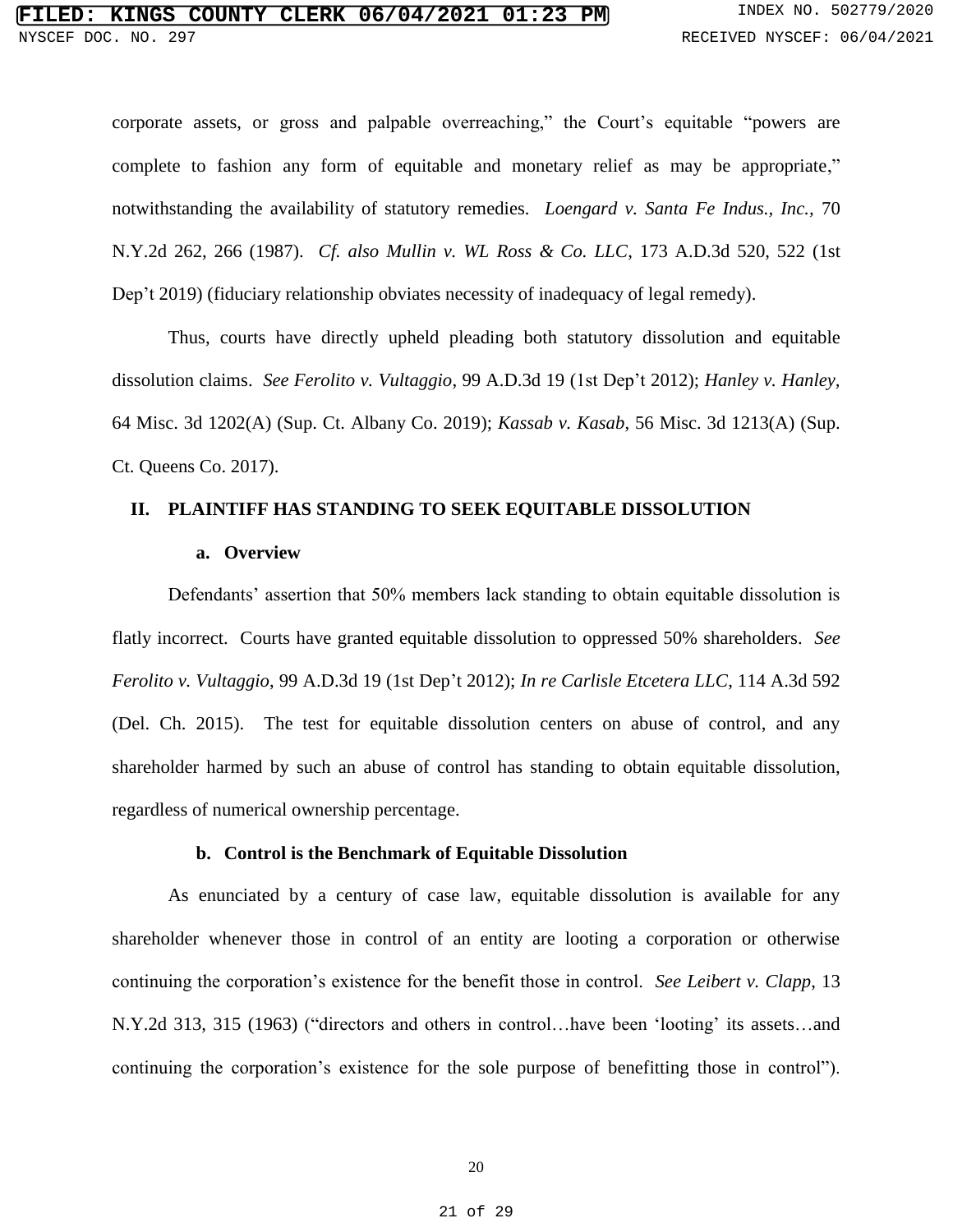Thus, abuse of control is the central focus of equitable dissolution. *See Ferolito, supra,* 99 A.D.3d at 28 ("shareholders in control have been continuing the corporation's existence for the sole purpose of benefitting those in control"); *Leight v. 551 Fifth Ave., Inc.,* 18 A.D.2d 982, 982 (1st Dep't 1963) ("the corporation is being exploited for the private benefit of its managing and controlling stockholders"); *Gaines v. Adler*, 15 A.D.2d 743, 743 (1st Dep't 1962) ("the corporation has been in the past and is now being exploited exclusively for the private benefit of its managing and controlling stockholders"); *Lennan v. Blakeley*, 273 A.D. 767, 767 (1st Dep't 1947) ("directors are continuing the existence of the corporation for the sole purpose of benefiting those in control…at the expense of the other stockholders").

Equitable dissolution centers on abuse of control because control gives rise to fiduciary duties; breach of those duties warrants judicial intervention. *See Leibert, supra*, 13 N.Y.2d at 315; *Lewis, supra*, 107 A.D.2d at 932 (equitable dissolution is warranted when "officers or directors of the corporation are engaged in conduct which is violative of their fiduciary duty to shareholders").

No aspect of fiduciary duty depends on any percentage of membership. Rather, members of an LLC owe fiduciary duties to the other members of the LLC, regardless of percent ownership. *See Piller v. Princeton Realty Assocs. LLC*, 173 A.D.3d 1298, 1303–4 (3d Dep't 2019) ("members of a limited liability company owe one another a fiduciary duty"); *Jones v. Voskresenskaya,* 125 A.D.3d 532, 533 (1st Dep't 2015).

Further, managers of LLCs—both those that are duly elected and those who seize control—owe fiduciary duties to the LLC and its members, regardless of percent ownership. *See Atlantis Mgmt. Grp. II LLC v. Nabe*, 177 A.D.3d 542, 543 (1st Dep't 2019) ("As the managing members of the LLCs, the individual defendants owed plaintiff—a nonmanaging member—a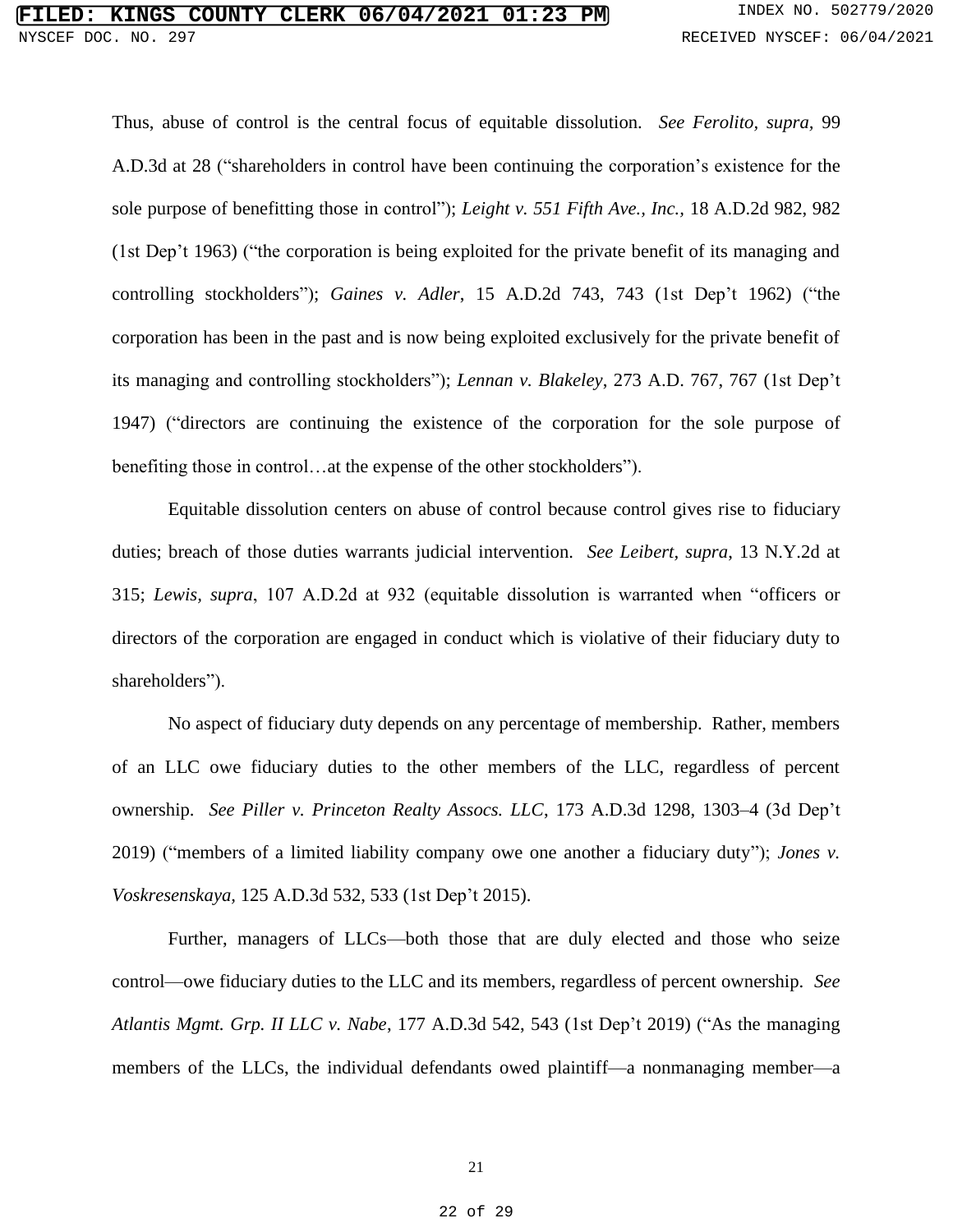fiduciary duty"); *21st Century Diamond, LLC v. Allfield Trading, LLC,* 110 A.D.3d 615, 615 (1st Dep't 2013) (defendant owed fiduciary duties under de facto officer doctrine by having "seized control" of LLC).

Nothing about the history, development, or rationale for the doctrine of equitable dissolution comports with a percent-based limitation on standing. Rather, courts have repeatedly equitably expanded standing to obtain dissolution by ignoring ownership percentages as required to meet the ends of justice. *See Matter of Davis*, 174 A.D.2d 449 (1st Dep't 1991) (where statutory dissolution was only available to shareholders owning over 20% of the company, equitable dissolution was available to plaintiff who owned less than 20%); *Lewis v. Jones*, 107 A.D.2d 931 (3d Dep't 1985) (same).

#### **c. Defendants Misinterpret** *Sternberg v. Osman*

Defendants incorrectly rely on *Sternberg v. Osman*, 181 A.D.2d 897 (2d Dep't 1992) for the proposition that the Estate, solely because it is a 50% member of the Companies, is not entitled to equitable dissolution. However, *Sternberg* did not impose a numerical limitation on standing to obtain equitable dissolution. Rather, the *Sternberg* opinion explains that the parties, in addition to each being coequal members, "constitute all of the officers and directors" of the company, and there were no allegations of looting or oppression, and thus no basis to award equitable dissolution. *See id.* at 897-8. Thus *Sternberg* held that mere deadlock caused by a stalemate of equal membership positions did not merit equitable dissolution because deadlock alone, without oppression or abuse of control, is insufficient.

None of the cases cited by *Sternberg* discuss any particular percent ownership as a barrier to equitable dissolution. Instead, the cases cited for this proposition (*Leibert v. Clapp*, 13 N.Y.2d 313 (1963) and *Lewis v. Jones*, 107 A.D.2d 931 (3d Dep't 1985)) discuss a power imbalance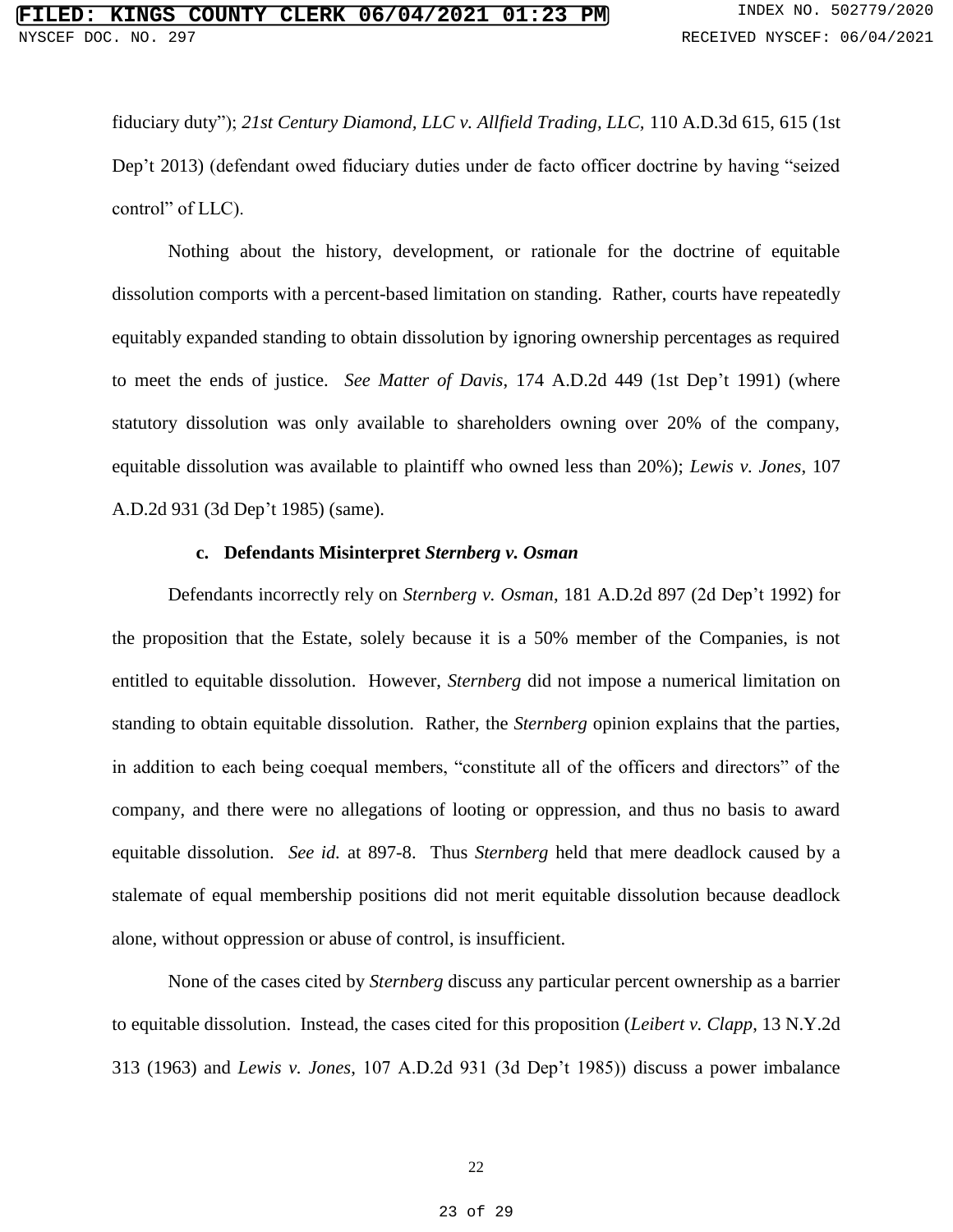exploited for the benefit of the controlling shareholder. But a power imbalance—and its unjustified exploitation—can arise even with ostensible coequal ownership (as discussed further below).

Defendants read into this case a rule that never existed before *Sternberg* and has never been applied since. Their misreading stems from the transposition of the word "only," which is intended to modify the clause "looting…and violating their fiduciary duty" rather than as imposing a new limitation on standing.<sup>7</sup> Indeed, such "terminology" employing a "majority shareholder/minority shareholder dichotomy" is generally intended "only in the abstract" and not as imposing a limitation on shareholder rights. *See In re PHC, Inc. S'holder Litig*., 894 F.3d 419, 429–30 (1st Cir. 2018).

Finally, neither *Sternberg* nor Defendants offer any rationale why equitable dissolution should be denied for a 50% member (but not a 49% member) where the standard for equitable dissolution was otherwise met. *Cf*. *Bonavita v. Corbo,* 300 N.J. Super. 179, 187 (Ch. Div. 1996) (explaining that distinction between 49% and 50% ownership for obtaining dissolution "would make no sense"). In the absence of any rationale, Defendants' argument should be rejected.

## **d. "Minority" Status Is Not Determined Numerically**

 $\overline{\phantom{a}}$ 

Assuming that "minority" status is required for standing to obtain equitable dissolution, the issue is not determined mathematically. In this case, the Estate is a "minority" shareholder because it lacks power and control.

"Corporate law does not define 'minority' shareholders on the basis of numbers alone. Rather it undertakes a contextual inquiry into relations of power within the corporation."

<sup>&</sup>lt;sup>7</sup> Similar language constructions clearly do not impose a new element or limitation. When an opinion states that a rule "only applies to individuals who…", the Court does not intend to shut out entities, or that a statute "only applies to defendants who…" the court clearly does not intend to foreclose plaintiffs, third-party defendants, or respondents from the applicability of the statute—especially without any rationale, analysis, or logic to such a limitation.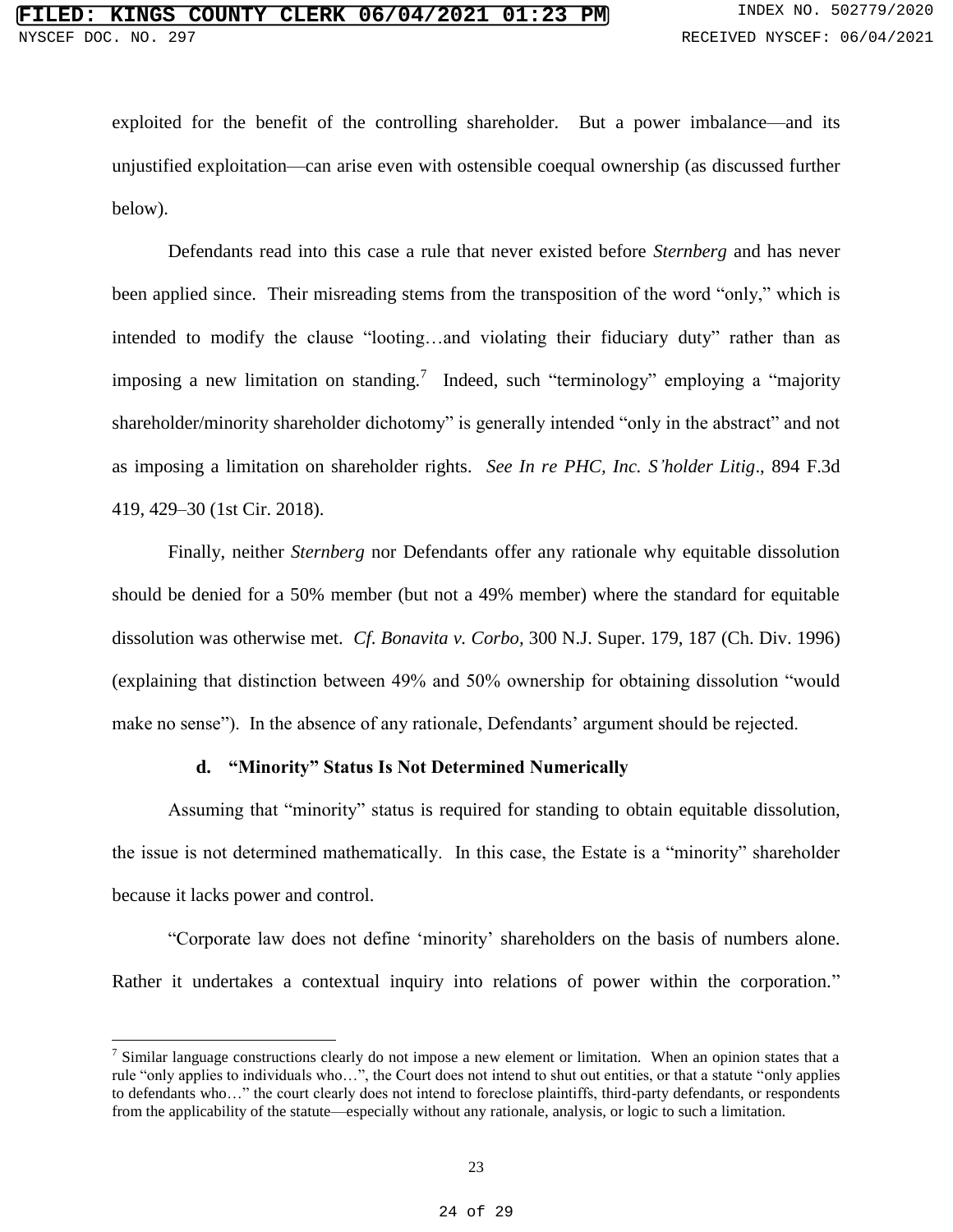Chander, Anupam, *Minorities, Shareholder and Otherwise*, 113 YALE L.J. 119, 163 (2003); *see also* Garza, Julian J., *Rethinking Corporate Governance: The Role of Minority Shareholders-A Comparative Study*, 31 ST. MARY'S L.J. 613, 620 (2000) ("minority shareholder status is not dependent solely upon a mechanistic account of stock ownership percentages").

As such, whenever courts have been called on to define "minority" or "majority" shareholder status, they have expressly rejected a mechanistic, numerical approach. Instead, the distinction between "majority" and "minority" status turns on power and control. *See Hollis v. Hill*, 232 F.3d 460, 466 (5th Cir. 2000) (in equitable dissolution, "question of minority versus majority should not focus on mechanical mathematical calculations, but instead…whether they have the power to work their will on others—and whether they have done so improperly"); *Balsamides v. Protameen Chemicals, Inc*., 160 N.J. 352, 371 n.7 (1999) (fifty-percent shareholder constituted "minority" shareholder under dissolution statute); *Bonavita v. Corbo*, 300 N.J. Super. 179, 187-8 (Ch. Div. 1996) ("in determining whether a particular shareholder can exercise statutory rights granted to 'minority' shareholders, the focus must be on that shareholder's power-or the lack thereof"); *Baron v. Pritzker*, 52 Pa. D. & C.4th 14 (Com. Pl. 2001) (shareholder could assert "minority" rights because defendant 50% shareholder constituted a "majority" shareholder owing fiduciary duties); *see also In re PHC, Inc. S'holder Litig*., 894 F.3d 419, 429–30 (1st Cir. 2018) (holding that while courts sometimes use "terminology" employing a "majority shareholder/minority shareholder dichotomy," "employment of such language" was "only in the abstract" and not numerical).

Thus, courts have repeatedly ruled that an oppressed 50% owner constitutes a "minority" shareholder for equitable dissolution, statutory dissolution, and other purposes. *See Hollis, supra*, 232 F.3d at 466 (50% owner was "minority" for purposes of in equitable dissolution);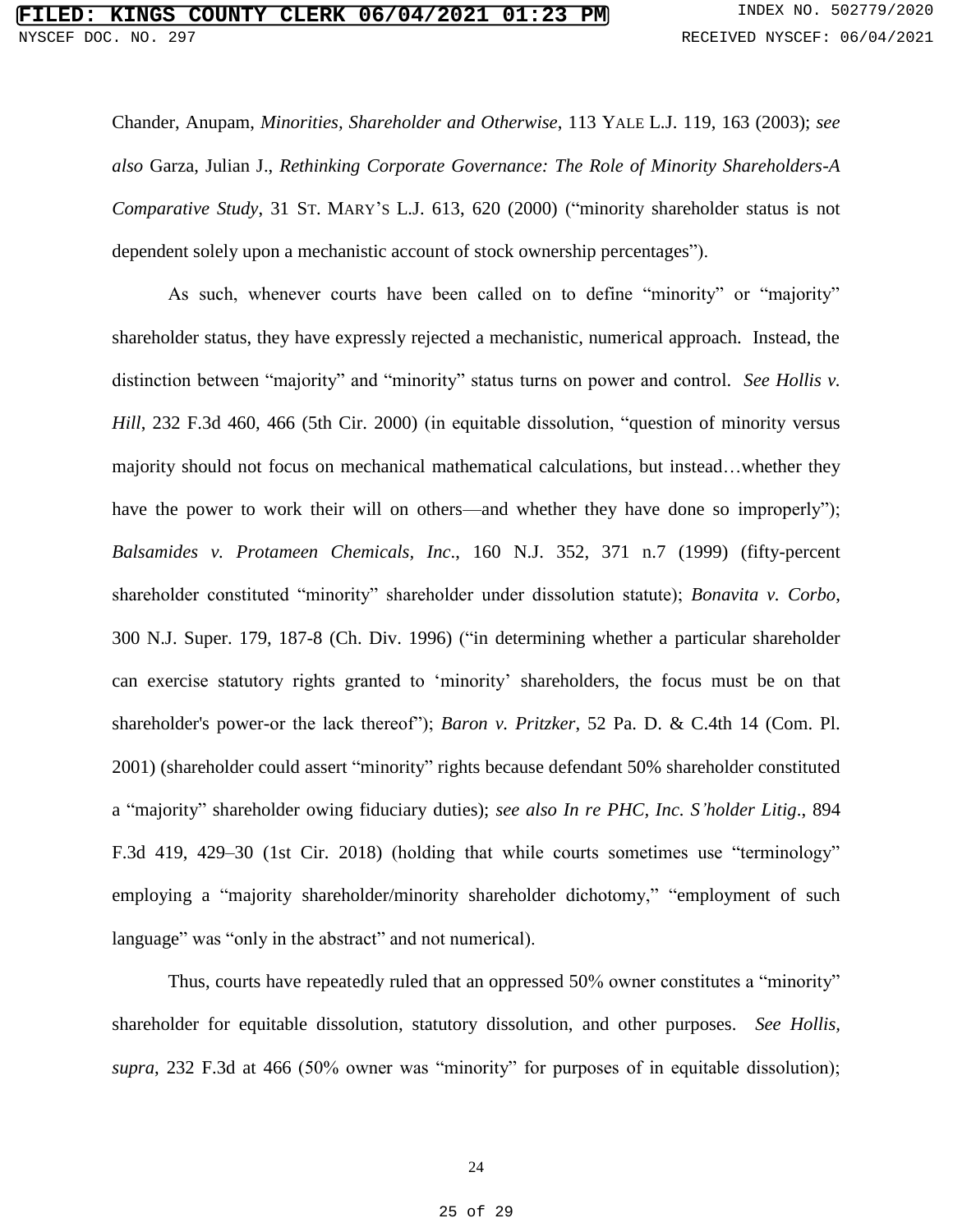*Balsamides, supra*, 160 N.J. at 371 n.7 (1999) (fifty-percent shareholder constituted "minority" shareholder under dissolution statute); *Giuricich v. Emtrol Corp*., 449 A.2d 232, 240 (Del. 1982) (failure to grant receivership over corporation would result in "deadlock of indefinite duration which would, in effect, leave the existing directors in perpetual control of the corporate entity, and would relegate the one-half owners of the corporation to a perpetual minority status").

Here, Defendants have seized unilateral control over the Companies to the exclusion of the Estate, and have misused that control in breach of their fiduciary duties. *See 21st Century Diamond, LLC v. Allfield Trading, LLC,* 110 A.D.3d 615, 615 (1st Dep't 2013) (defendant owed fiduciary duties under de facto officer doctrine by having "seized control" of LLC); *Bookhamer v. I. Karten-Bermaha Textiles Co.*, 52 A.D.3d 246, 247 (1st Dep't 2008) (50% member who "took over management" of LLC breached his fiduciary obligation to the LLC's other 50% member during her life and her estate after her death). Based on this control dynamic, the Estate constitutes a "minority" shareholder for purposes of equitable dissolution.

## **e. The Estate Has Equitable Standing to Obtain Dissolution**

The Estate has equitable standing to obtain dissolution regardless of whether it is a "minority" member of the Companies or whether *Sternberg v. Osman*, *supra*, limits standing to "minority" shareholders. *See In re Carlisle Etcetera LLC*, 114 A.3d 592, 601-7 (Del. Ch. 2015).

In corporate shareholder relationships, courts will confer equitable standing on plaintiffs as necessary to achieve the aims of justice. *See Schoon v. Smith*, 953 A.2d 196, 204 (Del. 2008) ("equitable standing for a stockholder…can be judicially extended to address new circumstances"). Accordingly, courts have granted plaintiffs equitable standing to obtain dissolution. *See Carlisle Etcetera, supra*, 114 A.3d at 601-7 (plaintiff had equitable standing to obtain equitable dissolution of LLC); *Lewis v. Jones*, 107 A.D.2d 931 (3d Dep't 1985) (plaintiff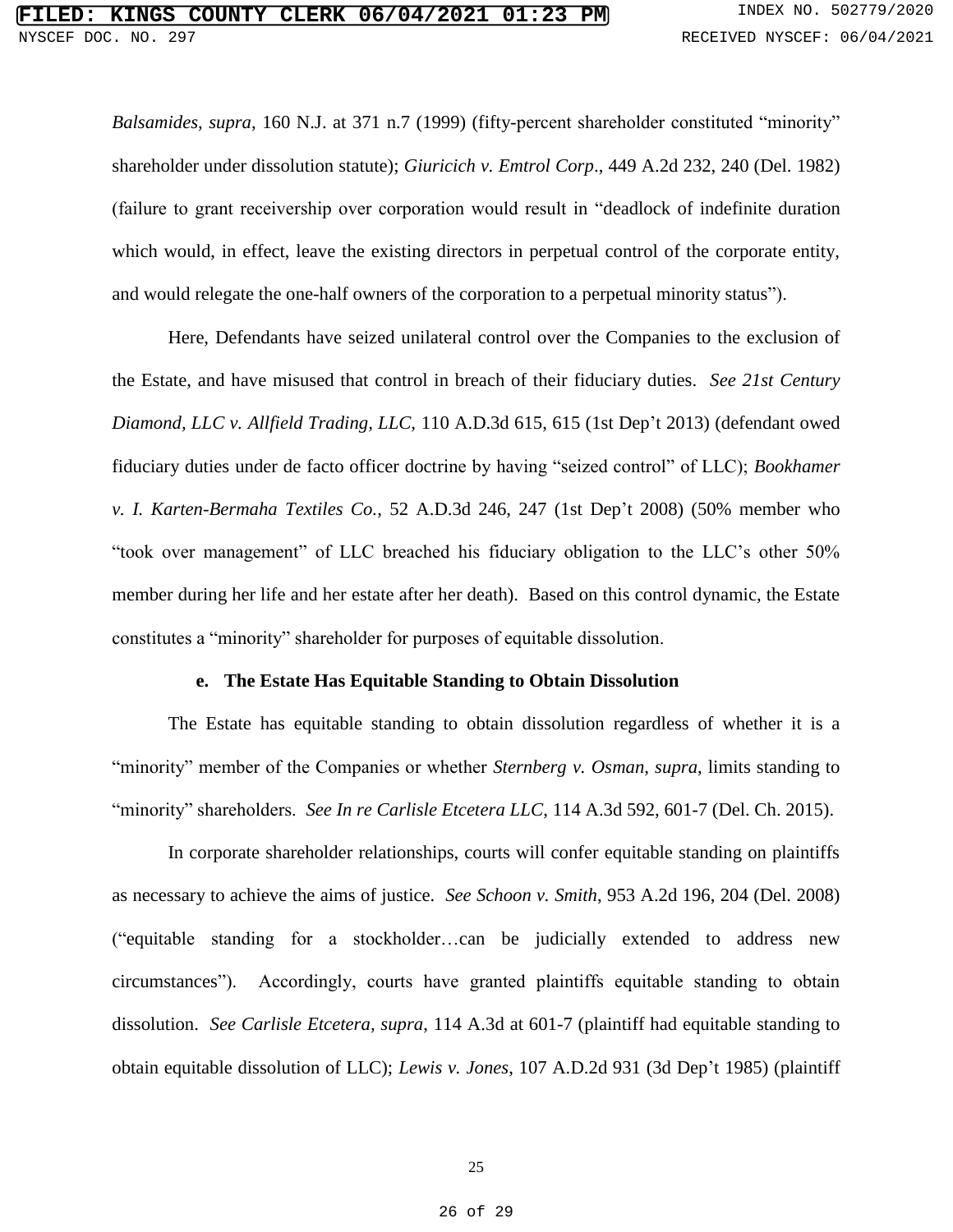who lacked standing to obtain dissolution under BCL § 1104-a had standing to obtain equitable dissolution).

Indeed, a central application of equitable dissolution has been to escape the strictures of percentage-based standing rules. *See Matter of Davis*, 174 A.D.2d 449 (1st Dep't 1991) (plaintiff who owned less than 20% of a corporation and thus could not obtain statutory dissolution could obtain equitable dissolution); *Lewis, supra*, 107 A.D.2d 931 (same); *see also Piazza v. Gioia*, Index No. 5786/2015, 2016 WL 4000625, at \*10 n.3 (Sup. Ct. Kings Co. July 26, 2016) ("Common-law dissolution is generally utilized by minority shareholders holding less than 20% of the corporation's shares, who are unable to avail themselves of Business Corporation Law § 1104-a").

Equitable standing is appropriate here because equity commands a disregard of ridged forms that work injustice. A numerical approach to equitable dissolution would be inimical to the flexibility at the heart of equity. Equity will also look at substance and reality rather than labels. The reality of Defendant's actions is that the Estate has no voting, control, participation, or access rights, and thus, in essence, has a zero percent membership interest.

Finally, equity will not require a vain or futile act, and will deem done what could or should have been done. If a strict numerical definition of "minority" applied, the Estate could freely transfer 1% of its membership in the Companies, obtain a 49% interest, and thus obtain dissolution. *See Bonavita v. Corbo,* 300 N.J. Super. 179, 187 (Ch. Div. 1996) (explaining that it "would make no sense" to deny dissolution to a 50% shareholder but grant it to a 49% shareholder).

Thus, assuming "minority" status is required for dissolution, equity should deem the Estate a minority member of the Companies.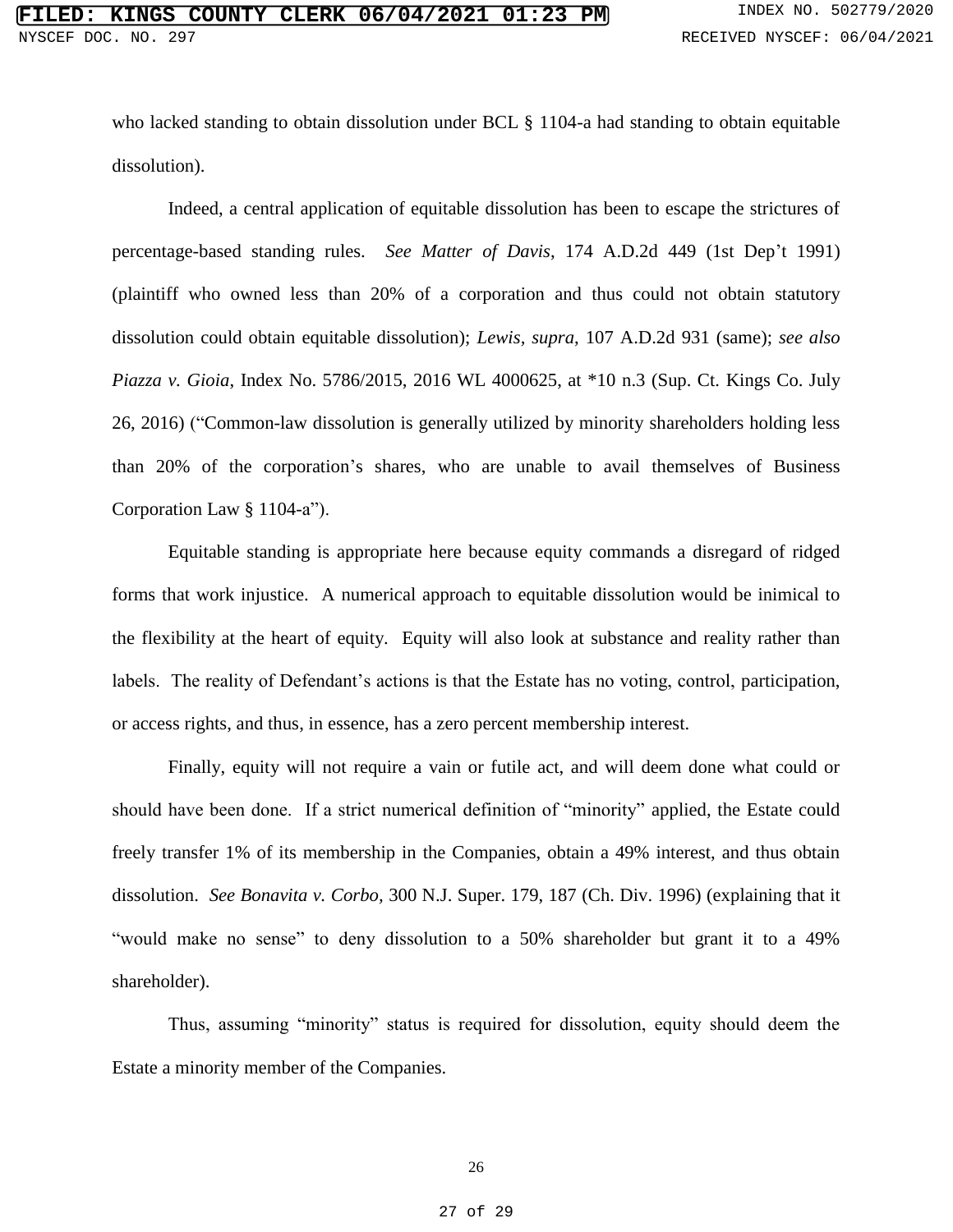## **III. IT WAS ERROR FOR THE COURT TO REVERSE ITS PRIOR ORDER**

The October 13 Order, which upheld as properly pled Plaintiff's claim for equitable dissolution, constitutes law of the case, and so the pleading sufficiency of this claim should have been adhered to. *See JFK Family Ltd. P'ship v. Millbrae Nat. Gas Dev. Fund 2005, L.P.,* 169 A.D.3d 780, 78 (2d Dep't 2019).

Further, Defendants were precluded under CPLR 3211(e) from again seeking dismissal of this claim under the single-motion rule. *See Bailey v. Peerstate Equity Fund, L.P.,* 126 A.D.3d 738, 739 (2d Dep't 2015); *B.S.L. One Owners Corp. v. Key Int'l Mfg., Inc.,* 225 A.D.2d 643, 643 (2d Dep't 1996); *Schwartzman v. Weintraub,* 56 A.D.2d 517, 517 (1st Dep't 1977).

It was error for the Court to dismiss Plaintiff's equitable dissolution claim, *sua sponte*, or to consider Defendants' request as a belated motion for reconsideration, after having upheld the same claim on a prior motion to dismiss. *See Carbon Cap. Mgmt., LLC v. Am. Exp. Co.,* 88 A.D.3d 933, 936 (2d Dep't 2011); *Merriwether v. Osborne*, 66 A.D.3d 851, 852 (2d Dep't 2009); *Adams v. Fellingham*, 52 A.D.3d 443, 444 (2d Dep't 2008); *Owens v. Stuart*, 292 A.D.2d 677, 678, 739 N.Y.S.2d 473, 474 (3d Dep't 2002); *Reisman v. Coleman*, 226 A.D.2d 693, 694, 641 (2d Dep't 1996). This rule against vacating prior orders is especially true of dismissal, which requires a heightened standard as it directly implicates the substantive rights of a plaintiff, constitutional rights to due process, and procedural rights under CPLR 3211. *See Menardy v. Gladstone Properties, Inc.,* 100 A.D.3d 840, 842 (2d Dep't 2012).

Where a substantive change to a prior order is sought, relief can only be obtained through a direct appeal, by motion on notice to vacate pursuant to CPLR 5015(a), or upon a timely motion on notice to reargue under CPLR 2221(d). *See Herpe v. Herpe,* 225 N.Y. 323, 327 (1919); *Sokoloff v. Schor*, 176 A.D.3d 120, 133 (2d Dep't 2019); *Carter v. Johnson,* 110 A.D.3d